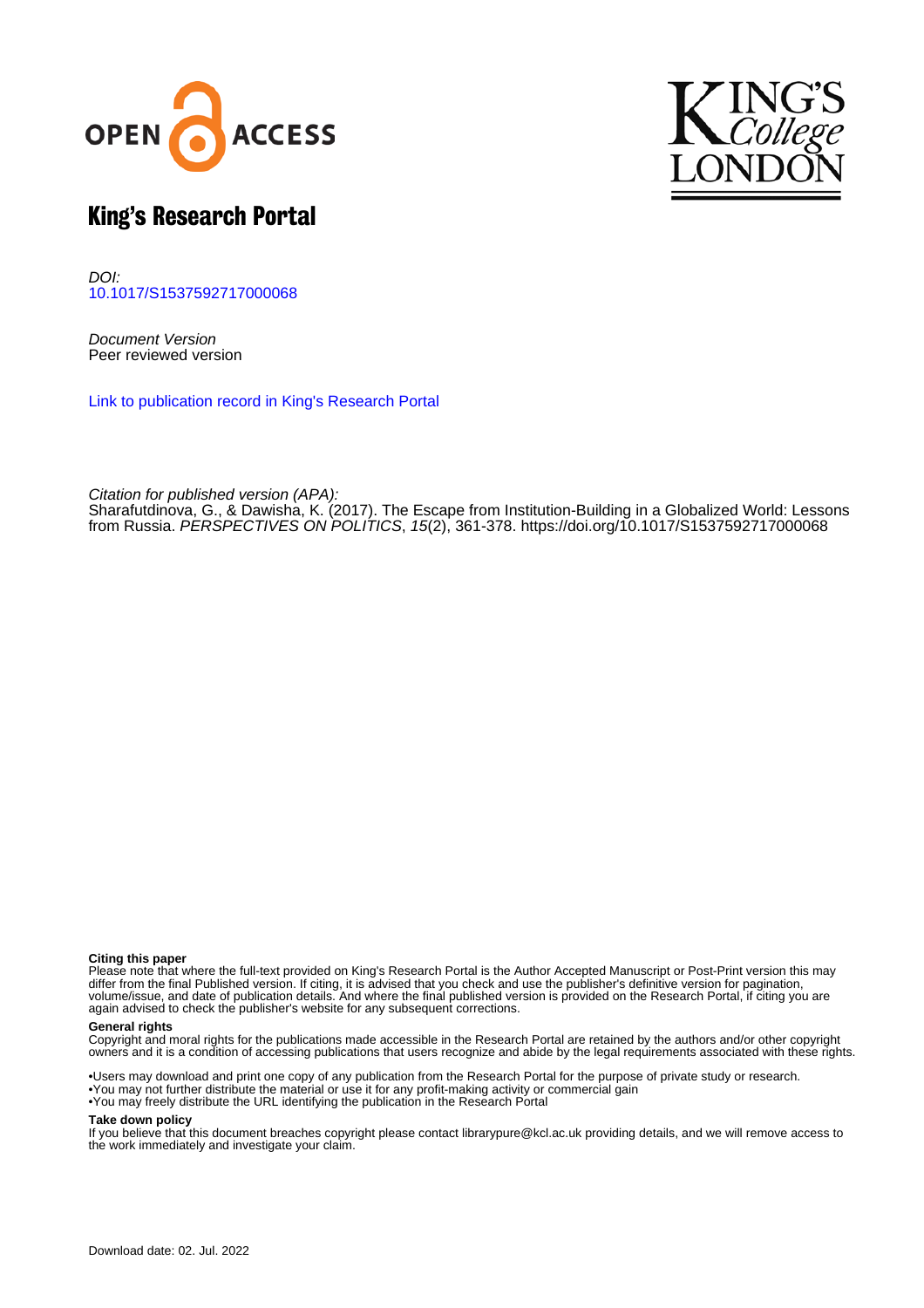### **The Escape from Institution-Building in a Globalized World: Lessons from Russia**

Gulnaz Sharafutdinova Karen Dawisha<sup>1</sup>

*Forthcoming in Perspective on Politics,* Fall 2016

**Abstract:** Strong institutions and accountable governments are imperative for national prosperity. Yet the development of such institutions has presented a continuous challenge for many countries around the world. In this study we bring attention to the negative implications of global interdependence and institutional arbitrage opportunities that enable economic actors to solve for institutional weaknesses and constraints in the domestic realm by using foreign institutions. We argue that such opportunities lower the propensity of asset-holders, presumably interested in strong institutions at home, to organize the collective action and take the risk of lobbying for better institutions. Based on the case of post-Soviet Russia we demonstrate the main ways through which Russia's capital-owners make use of foreign legal and financial infrastructures such as capital flight, the use of foreign corporate structures, offshore financial centers, real estate markets, the roundtripping of foreign direct investment, and reliance on foreign law in contract-writing and foreign courts in dispute-resolution.

 $\overline{a}$ 

<sup>&</sup>lt;sup>1</sup> Gulnaz Sharafutdinova is a Senior Lecturer in Russia Institute, King's College London (gulnaz.sharafutdinova@kcl.ac.uk).

Karen Dawisha is the Walter E. Havighurst Professor of Political Science in the Department of Political Science at Miami University (Ohio) and the Director of the Havighurst Center for Russian and Post-Soviet Studies (dawishakl@miamioh.edu). The authors would like to thank, for helpful feedback on previous drafts, the participants of the Havighurst Faculty Research Seminar, attendees of sessions at the Association for Slavic, East European and Eurasian Studies 2014 meeting, the Columbia University Law School's Seminar on Financial Globalization and Transitions, the Lehigh University's workshop on the Political Economy of Regime Transitions as well as Jevgenijs Steinbuks, Samuel Greene, Dinissa Duvanova, Susan Sell, and Harvey Feigenbaum. The authors are also grateful to Jeffrey Isaac and four anonymous reviewers for most valuable comments and suggestions. All errors are authors' own.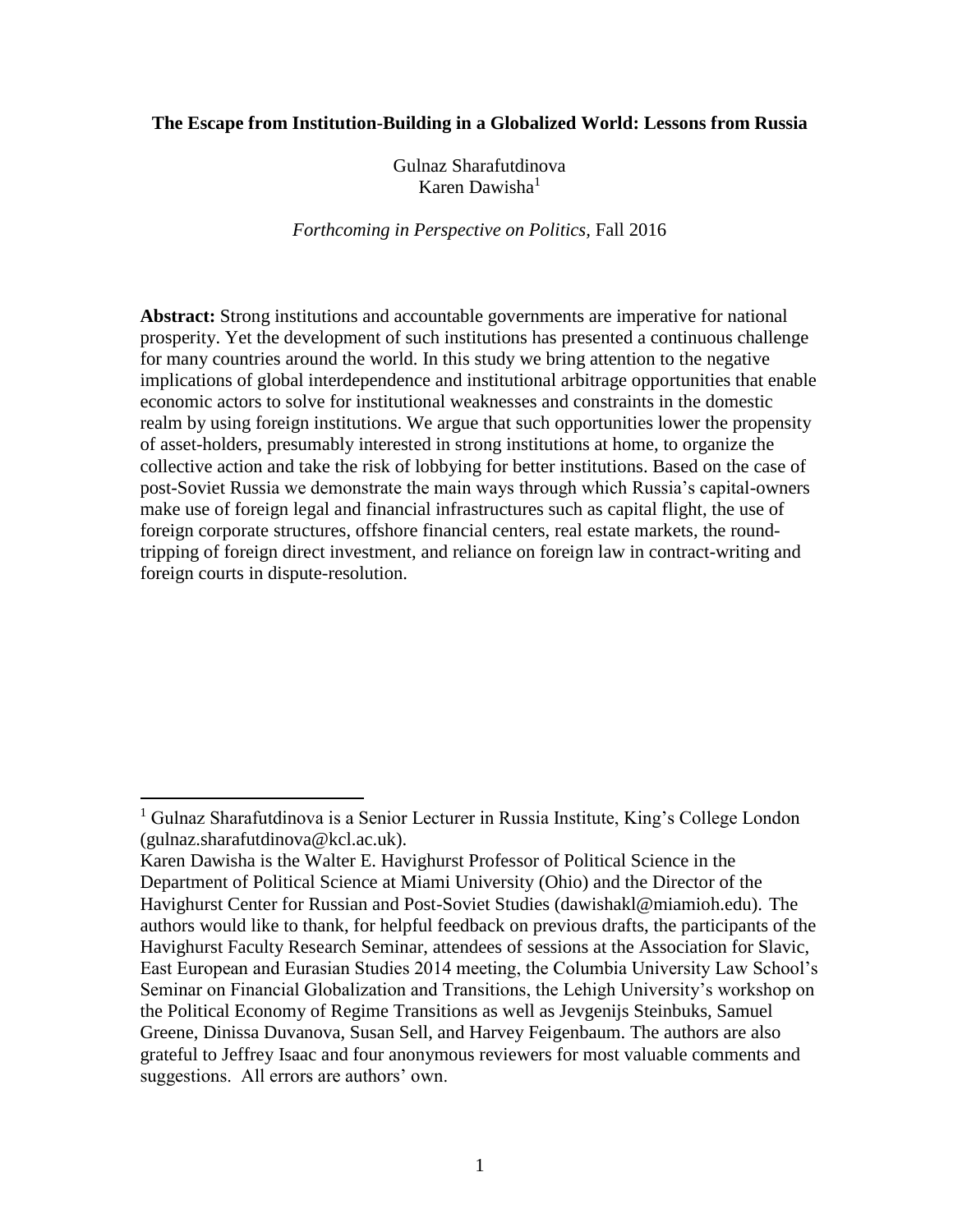Russia, the largest and most significant country to emerge after the collapse of the Soviet Union, by 2015 had abandoned its two and a half decades-long transition to the Western model of capitalism and democracy. Its gradual slide towards authoritarianism was enabled by the curtailment and weakening of governance, private property and the rule of law. Under the leadership of Vladimir Putin the agenda for building and strengthening governing institutions, that have long been argued to constitute the basis for national prosperity, has been abandoned, giving way to an increased domestic cronyism and belligerent foreign policy.

To explain this latest authoritarian turn and institutional deterioration in Russia most analysts focused on domestic issues: Russia's super- and patronal presidentialism, partial reforms and resource curse, kleptocracy and corruption, historical legacies and political culture. <sup>1</sup> Methodological nationalism–-the uncritical acceptance of the national scale as given–-has been also predominant in the comparative study of governance and institutions.<sup>2</sup> Yet how warranted are such approaches in an era of globalization and 'new interdependence,' when transnational interactions shape domestic institutions, 3 and when economic actors switch between distinct institutional environments to "exploit aspects of one to solve for a constraint in the other?"<sup>4</sup> Transnational influences did find their way into studies of democratization. Samuel Huntingon first noted that late democratizers could rely on 'snowballing' from earlier transformations. More recent studies of international diffusion of electoral revolutions underscored this idea as well.<sup>5</sup> The conventional wisdom on the origins of good governance and strong institutions however maintains a heavy 'domestic origins' bias and, as many scholars agree, is still insufficient.<sup>6</sup>

When the Soviet Union collapsed and the new post-Soviet states embarked on the path of market reforms, both Western policy advisors and Russia's reformers hoped that reforms would be self-reinforcing.<sup>7</sup> The creation of private property itself was seen as an accomplishment sufficient for the reforms to stick because it was assumed that the new property owners would create a demand for good governance and secure property rights.<sup>8</sup> When it became clear that such demand would not emerge automatically, these expectations were modified (specifically in Russia) to highlight the role of 'effective' owners, economic agents who had real control over property, like majority holders.<sup>9</sup> Sometimes even raiding conflicts were represented as property changing hands from 'weak' to 'more effective' owners.<sup>10</sup> But contrary to these expectations, the rise of real owners in the process of economic transition did not result in better institutions for protecting property rights.

Another conventional wisdom on institutional evolution was tested as Russia's political regime turned more authoritarian and personalistic in the 2000s. This time it was Mancur Olson's hypotheses on the positive effects of replacing 'roving' with 'stationary' bandits.<sup>11</sup> As Olson argued, stationary bandits have a stake in seeing their sovereign dominion grow and prosper and therefore they tax less, commit more credibly, and provide other public goods in order to stabilize their domain and provide for long-term maximization of profits. Vladimir Putin indeed sought to stabilize his rule, partially by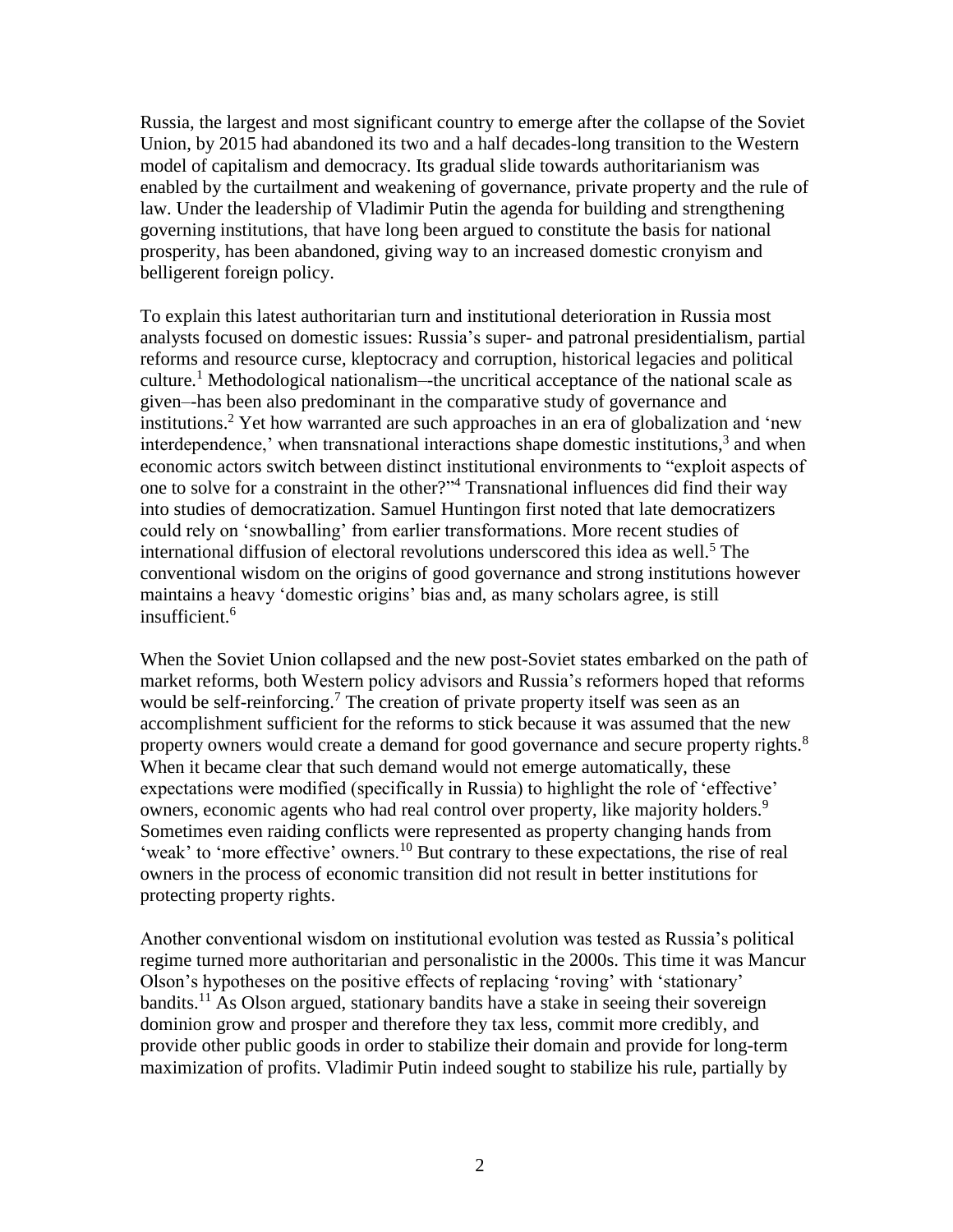allowing economic elites close to the Kremlin to enrich themselves. Despite the growth in the number of billionaires in Russia, however, institutional quality only worsened and the cronyism within the executive branch increased.<sup>12</sup> These developments took place even while the 'demand for law' steadily grew as Russian businesses increased reliance on courts of arbitration and other legal means to resolve disputes.<sup>13</sup> Some scholars argued that the threat to property shifted from private sector transgressions to sub rosa controls by Kremlin cronies, and even Putin himself, highlighting the worsening institutional environment in Russia.<sup>14</sup>

In this study we counter the common *national* bend in the literature but bring attention to *global* institutional factors that condition domestic institutional evolution. More specifically, we explore the unintended consequences for 'good governance' prospects in transition countries of institutional arbitrage opportunities available for big businesses relying on economic, financial, administrative and legal institutions abroad. Escaping imperfect institutional environment at home and taking advantage of various foreign institutions, business actors substitute and compensate for the weakness of home institutions. But what does this mean for the long-term prospects of institutional reforms at home? Who will work to change the domestic institutional status quo if the largest stakeholders – the big business owners– not only find transnational venues to protect their assets but might even see advantages in maintaining weak institutions at home?

Russia represents a paradigmatic case illustrating the dark side of globalization. It emerged as a new country after the fall of the Soviet Union and faced the challenges of economic reform, institution-building and political transformation while simultaneously integrating into the global economy. Russia is thus a great laboratory for studying the complex inter-linkages between domestic politics, institution-building, and global forces and opportunities. Unlike its predecessor, post-Soviet Russia did not shun globalization. Over the last two decades and a half, propped up by its energy riches, it became an essential part of the global economy and global financial markets. Russian oligarchs built their financial and business empires mostly from natural resource extraction, and they have benefitted handsomely from entry into global markets. They have joined the global upper class, impacting property values and financial and political institutions not only in Moscow but also in London, New York and Monaco.<sup>15</sup>

Yet Russia's democratic landscape – including its law-making and political party system, its judiciary and law enforcement, and civil society and the press – has been on a downward slope as Russia's president has reached for 'manual control,' shifting Russia's political system strongly in the direction of personalism. Despite expectations to the contrary, the economic actors who benefitted most from Russia's economic transformation and globalization, have not lobbied openly for a rule-of-law state and, instead, they have preferred to collaborate with the increasingly kleptocratic regime to make money inside Russia that they can take abroad.<sup>16</sup>

Russia is far from unique in this story. Weak institutions and non-accountable regimes appear to be a norm in many parts of the world. The significance of this problem – the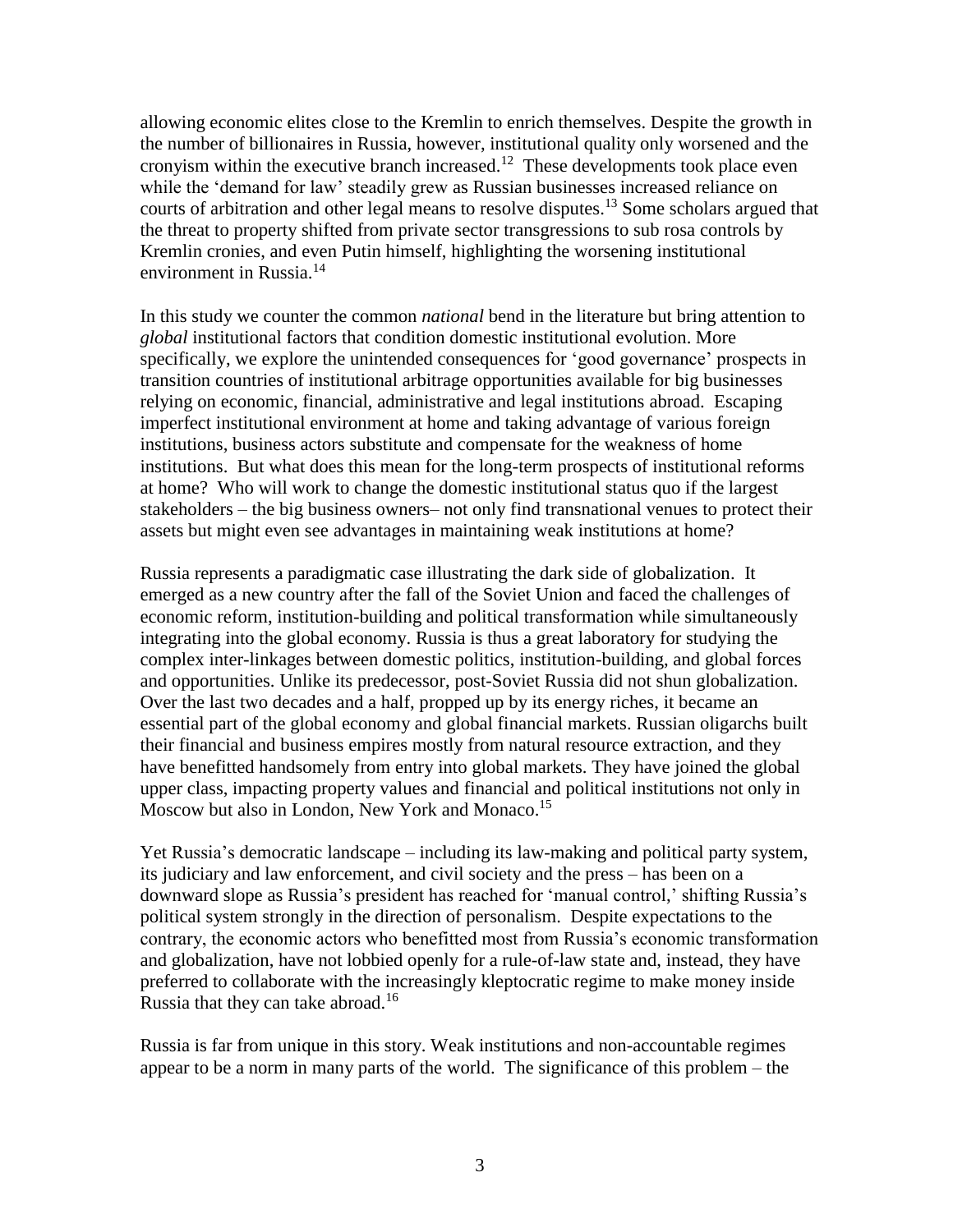role of global forces in shaping domestic institutions – reaches far beyond Russia and is pertinent to other countries with weak controls on the export of domestic capital. Ukraine, Kazakhstan, China, and Uzbekistan are just a few additional Eurasian examples; the entire universe of cases extends to Africa, Asia and Latin America. An exploration of this puzzle–-why a country's economic elites might not over time press for institutions supporting property rights, political and civil freedoms and the rule of law–-brings scholarly and policy-communities' attention to the forces that shape institution-building in the present-day global environment. Understanding the impact of globalization on contemporary efforts to build robust rule of law regimes will not only provide a better understanding of these processes but may also assist in the development of policy recommendations by those international institutions such as the World Bank or the IMF seeking to promote 'good governance' and strong institutions.

The remainder of the paper is structured as follows. In the next section we adopt political economist Albert Hirschman's 'exit, voice and loyalty' framework to explain one of the central dilemmas of institution-building in transition and developing countries and situate it in the existing literature on institutions and development. This section lays out the concept of institutional arbitrage, importing insights from international economics and business management studies into political science. We then review the analysis of institutions in Russia-focused scholarship including the discussion of central expectations and realities of Russian transition. The subsequent section presents the empirical data on the primary institutional exit strategies practiced by Russian capitalists. In the last section we discuss the central analytical and policy implications of our argument, including the role of the West both in enabling and in countering the negative effects of such global institutional interdependence. While no easy solutions are available to the problem identified in this study, learning the past lessons of institutional transformation in the context of globalization is paramount for developing the global economy and institutions that can underpin peace and stability worldwide.

### **Development, Institution-Building, and the Modern Dilemmas of Exit and Voice**

The centrality of institutional quality for a country's development and economic prosperity has emerged as a shared truth that has shaped not only theory but also the policymaking world.<sup>17</sup> The laws enacted and enforced by a country, and specifically those related to property rights and limited government, appear paramount in determining the economic growth potential of a country.<sup>18</sup> But where do good institutions come from?

Policymakers have learned that simply transplanting good institutions from one country to another rarely works.<sup>19</sup> Institutional change is a slow process shaped by previous institutions, economic conditions and popular expectations. Most influential recent scholarship on this question has focused on the political foundations of 'good' institutions. Whether in North and Weingast's seminal analysis of the origins of credible commitment in seventeenth century England or in more recent attempts to explain 'why nations fail,' politics emerges as the central determinant of institutional quality.<sup>20</sup> More specifically, most accounts conclude that change only occurs through the *domestic* struggle of rival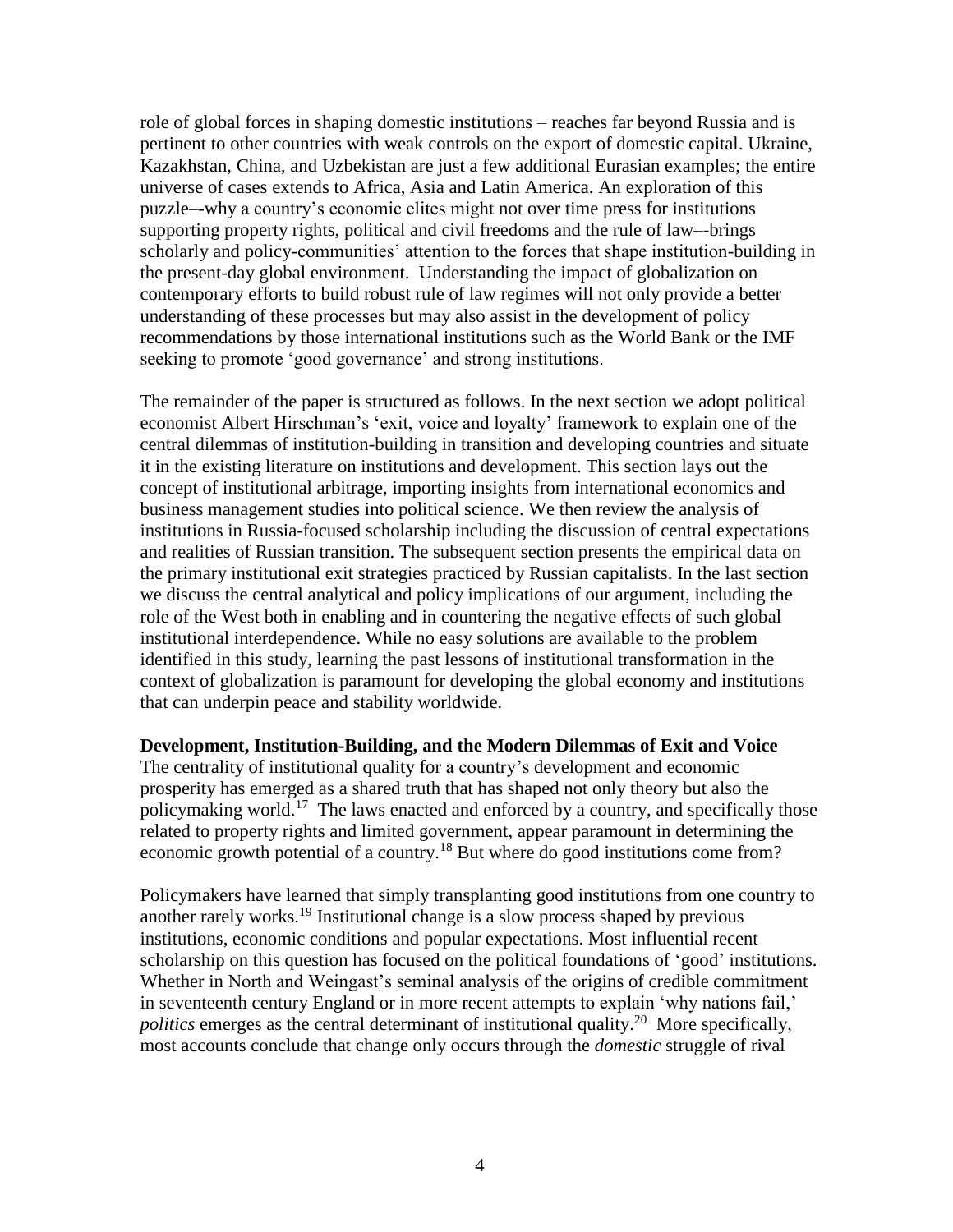political elites—particularly economic elites–to challenge and limit sovereign authority by establishing the rule of  $law.<sup>21</sup>$ 

But the role of global institutions in shaping, and even undermining, transformation toward rule-of-law regimes domestically is not always considered. To be sure, some scholars have been cognizant of this transformational force highlighting, long ago, new political challenges wrought by the forces of financial internationalization and increased capital mobility. Bates and Lien first brought attention to the changing power dynamic between the capital owners and the state produced by capital mobility.<sup>22</sup> Carles Boix has also recently argued that the capital flight curbs redistributive pressures, forces governments to lower taxes, and reduces political conflict among capital holders and nonholders, thereby increasing the likelihood of democracy.<sup>23</sup> Opposing these optimistic arguments, Cai and Treisman raised concerns about their unrealistic assumptions.<sup>24</sup> We follow their lead and challenge these expectations about the effects of capital mobility on domestic institutions. Reality begs to differ. Unaccountable governments and weak institutions could be compatible with–and even in the interest of–highly mobile capital. Even further, capital mobility might be part and parcel of the broader political- economic arrangement whereby business elites take advantage of weak institutions at home to make profits, while using strong institutions abroad to safeguard them. <sup>25</sup> We call this phenomenon *institutional arbitrage*.

# *Institutional Arbitrage*

Almost half a decade ago Albert Hirschman advanced his highly acclaimed analytical framework for analyzing the behavior of firms' employees and owners in the context of inadequate organizational performance. Hirschman found that some members might exercise the *exit* option by leaving the organization, while others would *voice* their concerns to the management. This simple framework also applies to the dilemmas of institution-building in the context of the highly integrated global economy that nations face today. As domestic financial systems become increasingly integrated into global financial markets and institutions, economic actors face expanding opportunities to exit unfavorable domestic institutional constraints in favor of improved conditions abroad. A dense institutional infrastructure underpins the global economy and, more particularly, the global financial sector with international banks, offshore financial zones, and foreign legal institutions that are open for use by foreign clients. They all play a role in providing an exit strategy for businesses concerned with conditions at home.

Economic elites all over the world seek lower taxes and laxer regulations, but in predatory states they also seek to escape insecure property rights and unstable legal regimes. U.S. and other Western multinationals, for example, compensate for relatively high corporate taxes at home by moving their legal headquarters to lower-tax countries. In countries like Russia, where businesses have access to high short-term gains but are uncertain about both the security of their property rights and their long-term profits, they take advantage of global opportunities to secure their assets abroad.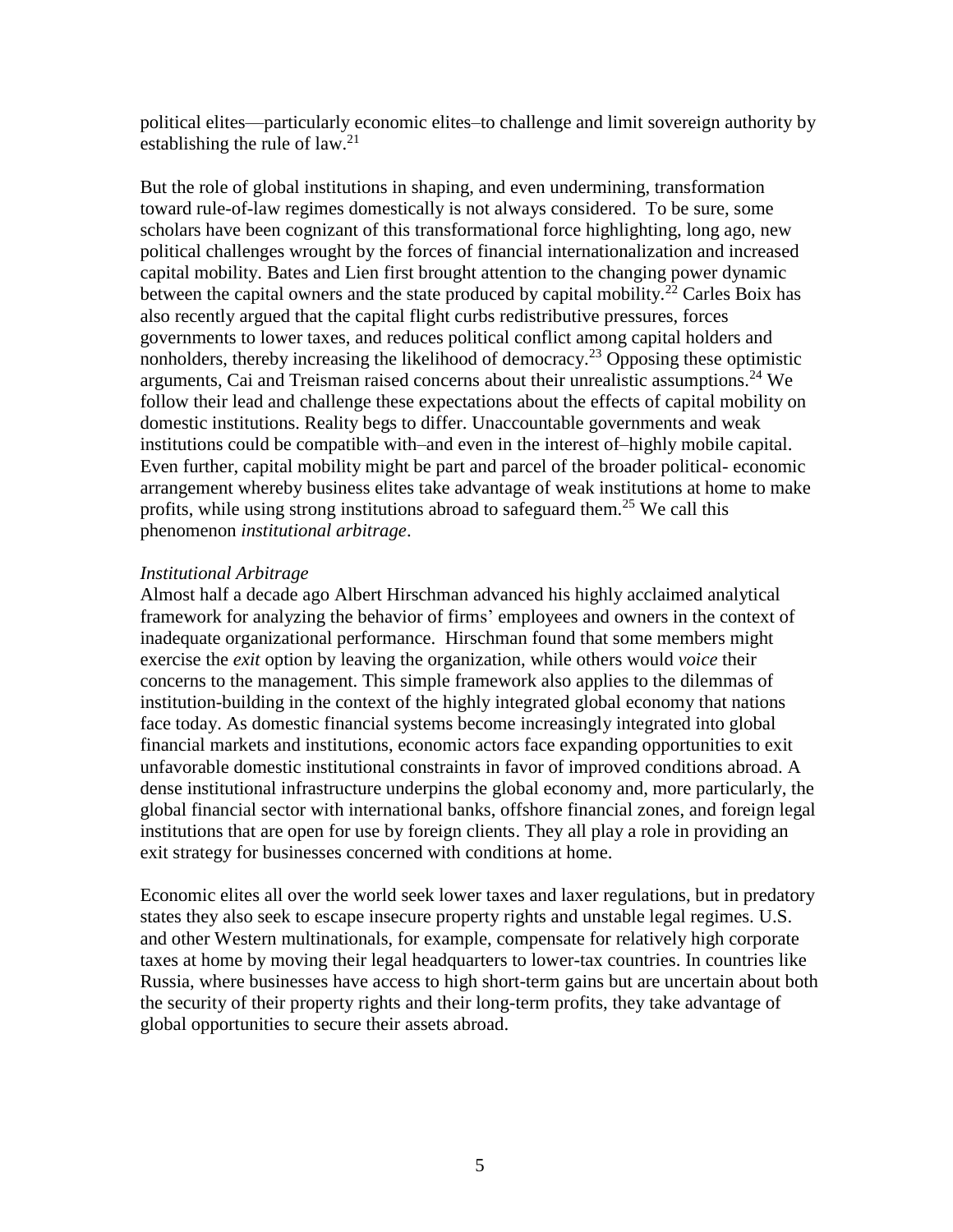Exit strategies represent a form of institutional 'escape' and reflect the higher costs associated with the voice strategy. As Hirschman argued, "voice is political action par excellence."<sup>26</sup> Resorting to voice signifies an attempt to change rather than to escape from an undesirable condition. Because it is more costly, its exercise is dependent on the availability of exit options. The voice option becomes preferred "whenever the exit option is unavailable."<sup>27</sup> It stands to reason that when exit is available at a relatively low cost, actors will choose it over voice, and in so doing *lessen* their propensity to promote institutional reforms at home. Businesses can safeguard their interests abroad whether through diverting their assets into foreign banks and offshore companies or by using foreign laws and courts to resolve disputes with other economic actors. In these ways, their incentives to organize and engage in collective action to reform institutions at home could be expected to decline considerably.

Such considerations are especially important in countries where collective action is discouraged or even persecuted and the profit-making opportunities are conditional on deference to authority. The cost of voice in such countries –a defining characteristic of authoritarian regimes– far exceeds the cost of exit. This logic operates even more disturbingly in countries like Russia where selected big businesses closely connected to government officials can maximize short-term gains by limiting institutional protections for labor, property and the environment. At the same time, they successfully expatriate their profits abroad through non-transparent channels to avoid future accountability.

The opportunity for firms to exploit the differences between institutional environments in different countries has been captured using the term *institutional arbitrage.*<sup>28</sup> Institutional arbitrage refers to strategies used by firms to locate all or part of their operations in the most favorable institutional environments. Such strategies have been explored empirically in economics and management studies, especially regarding firms expanding overseas, primarily to China. Unlike the case of outsourcing to China, however, mostly for the reasons of cheap labor and lax environmental regulation and while keeping corporate headquarters in the sending country, Russian entrepreneurs moved their corporate headquarters or major subsidiaries abroad, while maintaining their production facilities at home. Going against the conventional wisdom of treating firms' internationalization as a strategic entry into foreign markets, the concept of institutional arbitrage sees these activities as a *strategic exit from the domestic market* to exploit better legal and financial institutions abroad.<sup>29</sup>

Analysts who have explored corporate strategies for safeguarding economic assets from political extraction have found that a country's institutional quality shapes firms' decisions on the amount of liquid assets held. Economic actors in less secure and more politically corrupt countries tend to channel their cash into assets that are harder for the state to capture. <sup>30</sup> Unsurprisingly, political instability is a key variable associated with capital flight and represents one of the indicators of the prevalence of institutional 'exit' strategies employed by economic elites.<sup>31</sup>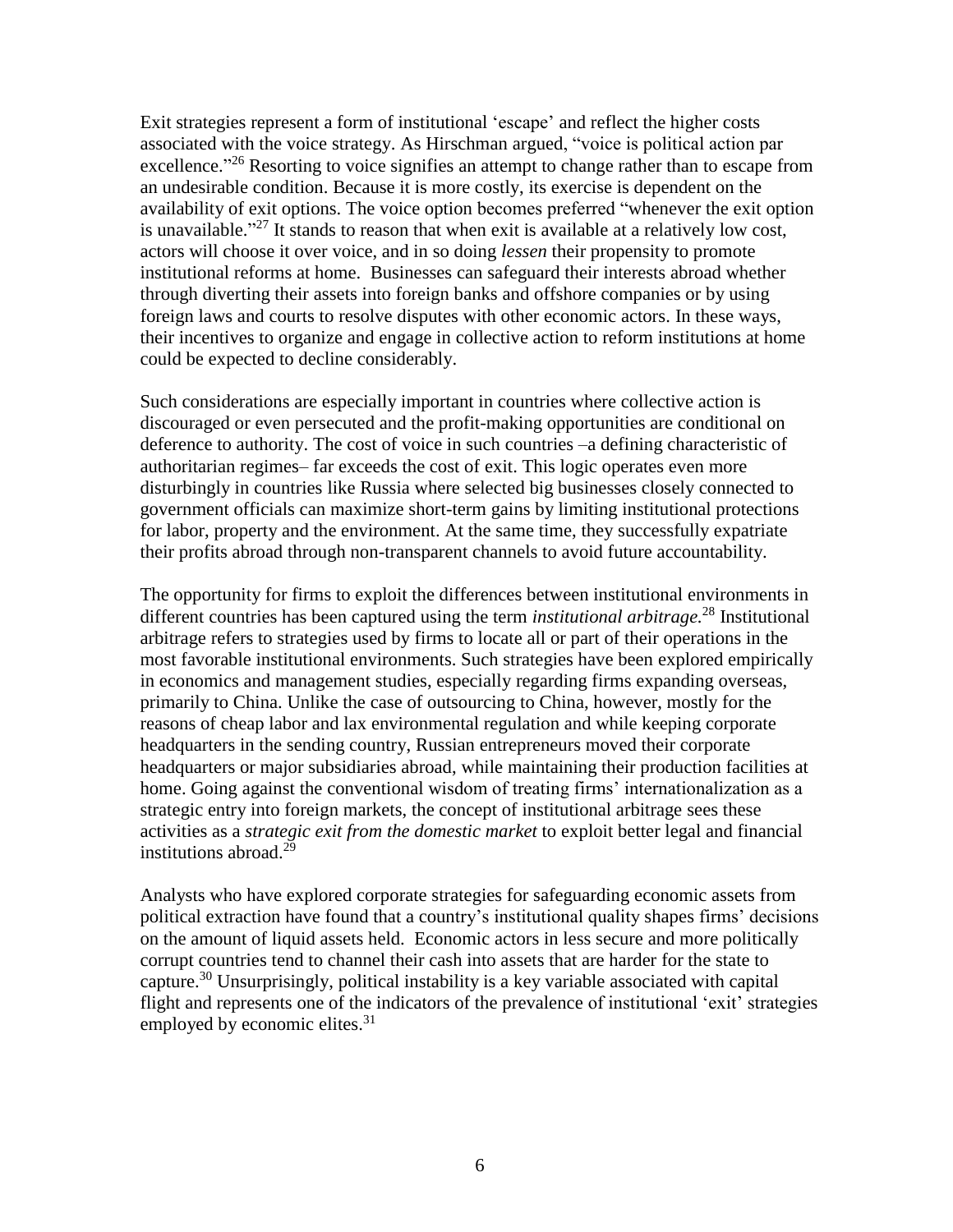The linkage between financial flows and domestic institutions has also been made in a recent study that explored the impact of globalization on the domestic financial system. Noting that financial capital and foreign direct investments (FDI) tend to flow in opposite directions, economists Jiandong Ju and Shang-Jin Wei showed that developed countries with strong institutions import capital and export FDI primarily to developing countries.<sup>32</sup> They have concluded based on their analysis that developed countries benefit from globalization more than developing countries and suggested, along the lines we argue here, that, "financial globalization is a substitute for domestic financial reforms as capital can be put to the most efficient use even without domestic reforms."<sup>33</sup>

Given this growing research in the field of international economics, finance and management studies, it is past time to import the key insights from this literature into political science and explore further the institutional implications of these internationalization strategies employed by businesses. Private actors, especially big businesses interested in institutional stability and profit maximization, are frequently considered the main stakeholders in promoting well-functioning market institutions, including those fundamental ones that guarantee property rights and the security of contracts. The institutional exit option exercised by these actors on a large scale might be at the bottom of the institutional 'trap' emerging countries like Russia find themselves in as their own business elites lose the incentive to fight for better domestic institutions.<sup>34</sup>

# **Capitalism, Politics and Institutions in Russia: Private Agency Under Conditions of Limited Collective Action**

It has never been easy to be a capitalist in new Russia. In the absence of effective market and state institutions capable of protecting private owners, private predation and violent entrepreneurship seized the day in the  $1990s$ .<sup>35</sup> Later on, during the 2000s, private threats to businesses were replaced by predation originating from state officials. <sup>36</sup> With the political regime turning more authoritarian and personalistic, institutional quality only worsened, and the arbitrariness of the executive branch only increased.<sup>37</sup> These developments took place even while the 'demand for law' steadily increased in Russia and business actors' reliance on courts of arbitration and other legal means to resolve disputes grew. <sup>38</sup> Russia's arbitration courts presented one of the very few cases of institutional improvement and growing transparency; yet even these developments were offset by the 2014 decision to abolish the Supreme Arbitration Court, putting its functions within the Supreme Court, a decision made without any significant public debate or input from Russia's business community.<sup>39</sup>

Russia's nascent capitalists did engage in some collective action to promote and defend their interests. Business associations such as the Russian Union of Industrialists and Entrepreneurs (RUIE), the Chambers of Commerce and Industry (CCI), *Delovaya Rossiya* (a public organization for the non-extractive sector of the economy), *Opora Rossii* (an organization representing the interests of small and medium size enterprises), and Business Solidarity (an organization created to directly defend its members against illegal attacks) have been founded, among many others, at times in response to perceived corruption and hostile takeovers, or facilitated by government officials as sector-specific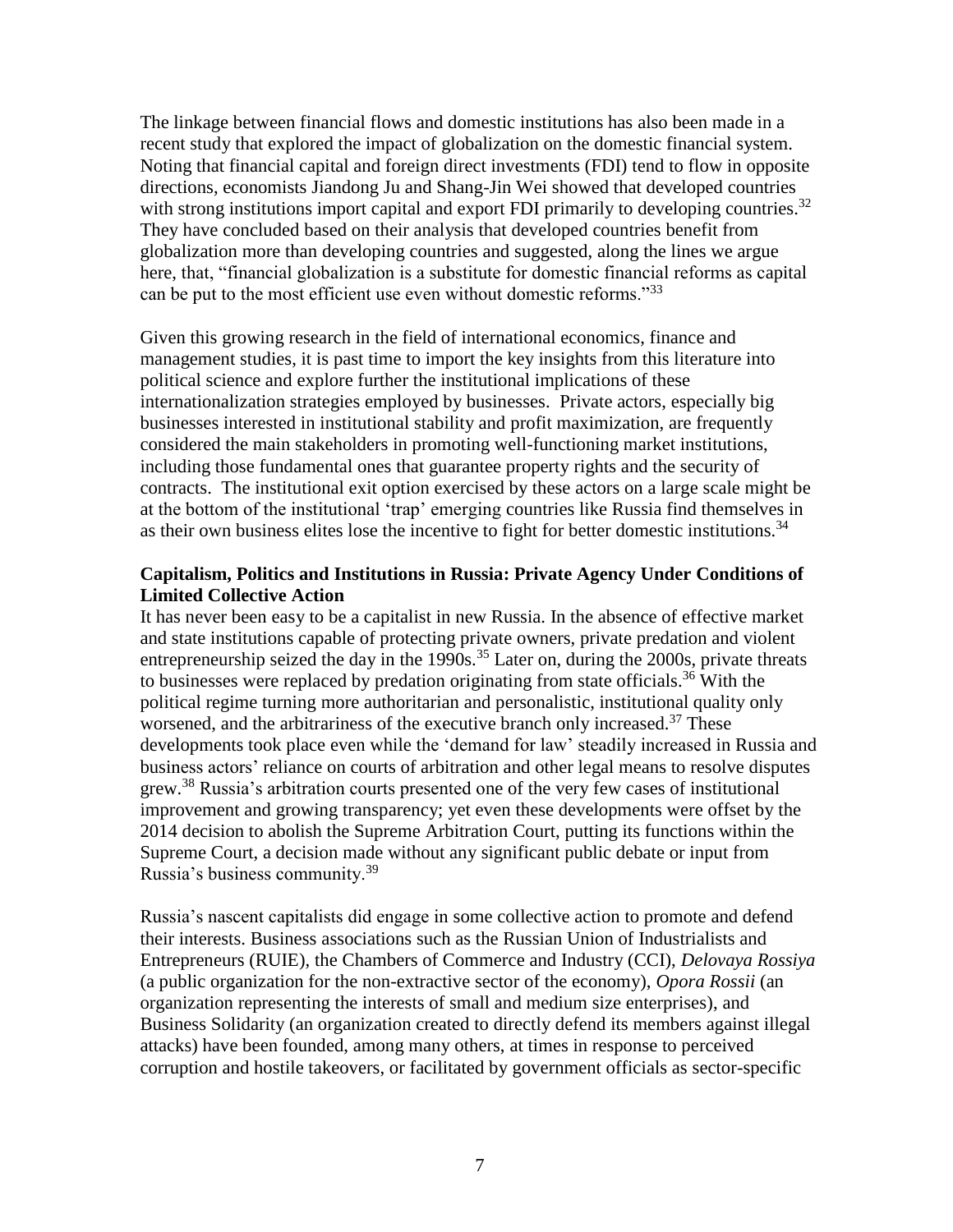representation vehicles.<sup>40</sup> Membership in these organizations has been associated with a host of positive indicators for firms such as a greater capacity to lobby for specific laws and regulations at the federal and regional levels, a greater proclivity to appeal to courts and other government agencies in the event of predatory inspections, and even a higher propensity to invest.<sup>41</sup> Yet numerous cases of state-led violence against businesses, starting with the YUKOS case in 2003, underscore the extreme weakness of business associations vis-à-vis the state.<sup>42</sup> A group of economists from Moscow's Higher School of Economics concluded: "Despite the importance of associations as fora for dialogue between the state and business, the associations did not acquire genuine levers of control over the enforcement of the reached agreements."<sup>43</sup>

As predatory actions by the state have increased, one would expect stakeholder alliances both with local communities in which companies or factories are located and with foreign companies that have invested in joint projects with Russian companies.<sup>44</sup> But as we argue in this study, 'exit' to foreign institutions has prevailed against failing domestic institutions. Individuals' private adaptation to conditions of implausible or ineffective collective action has clearly occurred.

It should not come as a surprise that the political significance of big businesses for institutional development should be expected to be greater than that of small or mediumsize businesses. <sup>45</sup> Businesses differ in terms of the resources – whether economic, social or political–-that they can bring to the table, especially if it is a case of negotiating with the government or a single ruler. This is especially true in the Russian context of extreme economic concentration, where 35% of the country's wealth is controlled by 100 or so oligarchs, while small and medium size businesses have struggled to survive, as reflected in their diminishing numbers.<sup>46</sup> The share of small and medium businesses in Russia's GDP is estimated at 20-25%, lower than their normal share in both developed and developing countries.<sup>47</sup> One might expect in such conditions that the super-rich who control most of the resources would be crucial for institutional reforms; especially those that are designed to constrain the ruler's arbitrary power. They have, supposedly, most to lose from the institutional instability and unpredictability associated with the arbitrariness of personal power. Why then did the super-rich not push for better institutions and secure property rights in Russia?

The economist Konstantin Sonin has suggested that, if anything, the super-rich in Russia might have a particular *disinterest* in promoting strong institutions and property rights protection because, (1) they have the resources to invest in private protection; and (2) equipped with those mechanisms, they are better positioned to take advantage of institutional unpredictability and the potential redistributive opportunities that might emerge.<sup>48</sup> Furthermore, high inequality might be inimical to high quality institutions and secure property rights because the ruling elite in such contexts is able to appropriate a disproportionate share of the aggregate investment at the expense of the rest of the population since they control both market entry and any policy-making that would affect redistribution.<sup>49</sup> Qualitative empirical analysis of capitalist behavior in post-Soviet autocracies has revealed that prosperous businesses indeed see enormous advantages to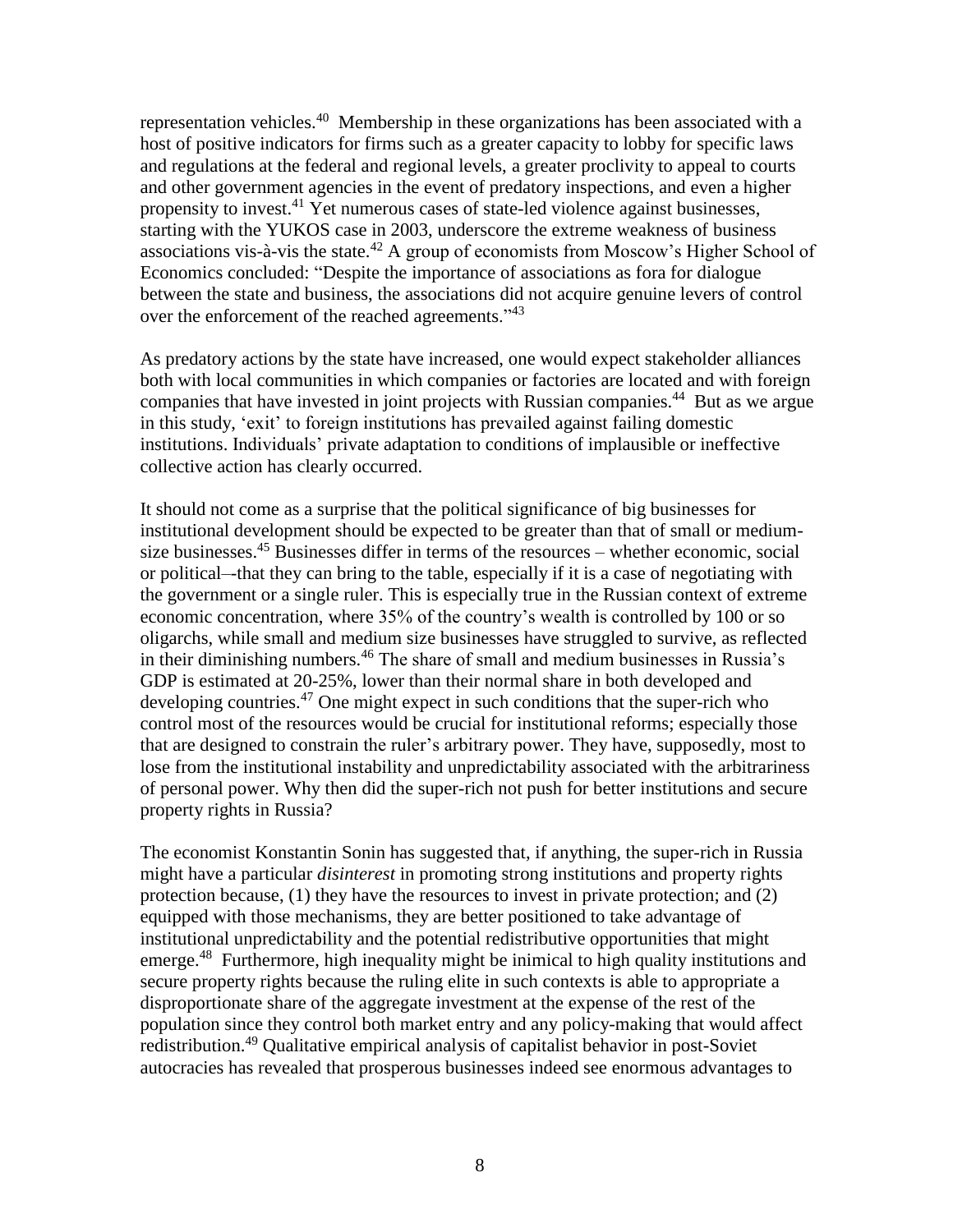the status quo that provides them with access to patronage, rents, and other opportunities to exploit the loopholes and market distortions.<sup>50</sup> The owners of big businesses are not likely to publicly challenge their rulers. Still, there are cases of 'capitalist defection' and political acts challenging the regime and calling for institutional reforms, even in such closed, autocratic, and state-dominated countries as Uzbekistan and Turkmenistan. These incidents are rare and are unfailingly triggered by raiding conflicts and challenges to property rights as Barbara Junisbai argues. <sup>51</sup> Such exceptions, as when Mikhail Khodorkovsky, the owner of Yukos, challenged the system to improve its institutions, are noteworthy. They highlight that post-Soviet capitalists are not irrational in their preference for weak institutions. They can accept such institutions to the extent that they can exploit them while still safeguarding their assets. When their assets are under threat, they defect and attempt to mobilize opposition to change institutions. The fact that such defections are so rare reveals that business owners have found other mechanisms to protect their wealth. As we show next, they do that with the help of foreign institutions.

### **Protecting Wealth Abroad: Lessons from Russia**

Although international capital movements are not a novel phenomenon, the foundations of the contemporary global financial system emerged in the 1970s after the removal of Bretton Woods capital controls between industrial countries. Capital liberalization between industrial and developing economies followed in the 1980s. Technological advancements in information and computer technologies further propelled financial globalization and integration, deepening global financial markets and, among other things, leading to the emergence of new international financial hubs, many of which also acted as tax havens or offshore financial centers. <sup>52</sup> These are jurisdictions with special legal regimes that not only enable capital holders to avoid taxes, but also in many cases allow the actual or 'beneficial' owners to maintain secrecy and anonymity. Economic actors situated in various countries can easily create 'shell' companies, trusts, and other corporate vehicles to move funds from one jurisdiction to another and "exploit aspects of one [institutional environment] to solve for a constraint in the other."<sup>53</sup>

By the time Russia set out on the path of integrating into the global economy in the early 1990s, the global financial institutional framework had already been established. Russia's new capitalists made quick use of it. Stiglitz and Hoff reiterated the widely held conclusion about the transition in Russia that "the transfer of state property to private hands was accompanied by the stripping of Russia's assets."<sup>54</sup> The first reaction of those elites who had access to the funds, logically, was to hide their involvement. Using foreign jurisdictions and new legal opportunities was at the core of the new Russian capitalists' 'securitization' strategy. Such reliance on foreign institutions continued and even intensified later, as asset-holders discovered that they could rely on foreign courts for dispute-resolution and, more generally, secure their future. In the remainder of this study, we discuss the main ways in which Russia's capital-owners rely on foreign legal and financial infrastructures, as reflected in (1) capital flight and the use of foreign corporate structures, offshore financial centers, and real estate markets, (2) the round-tripping of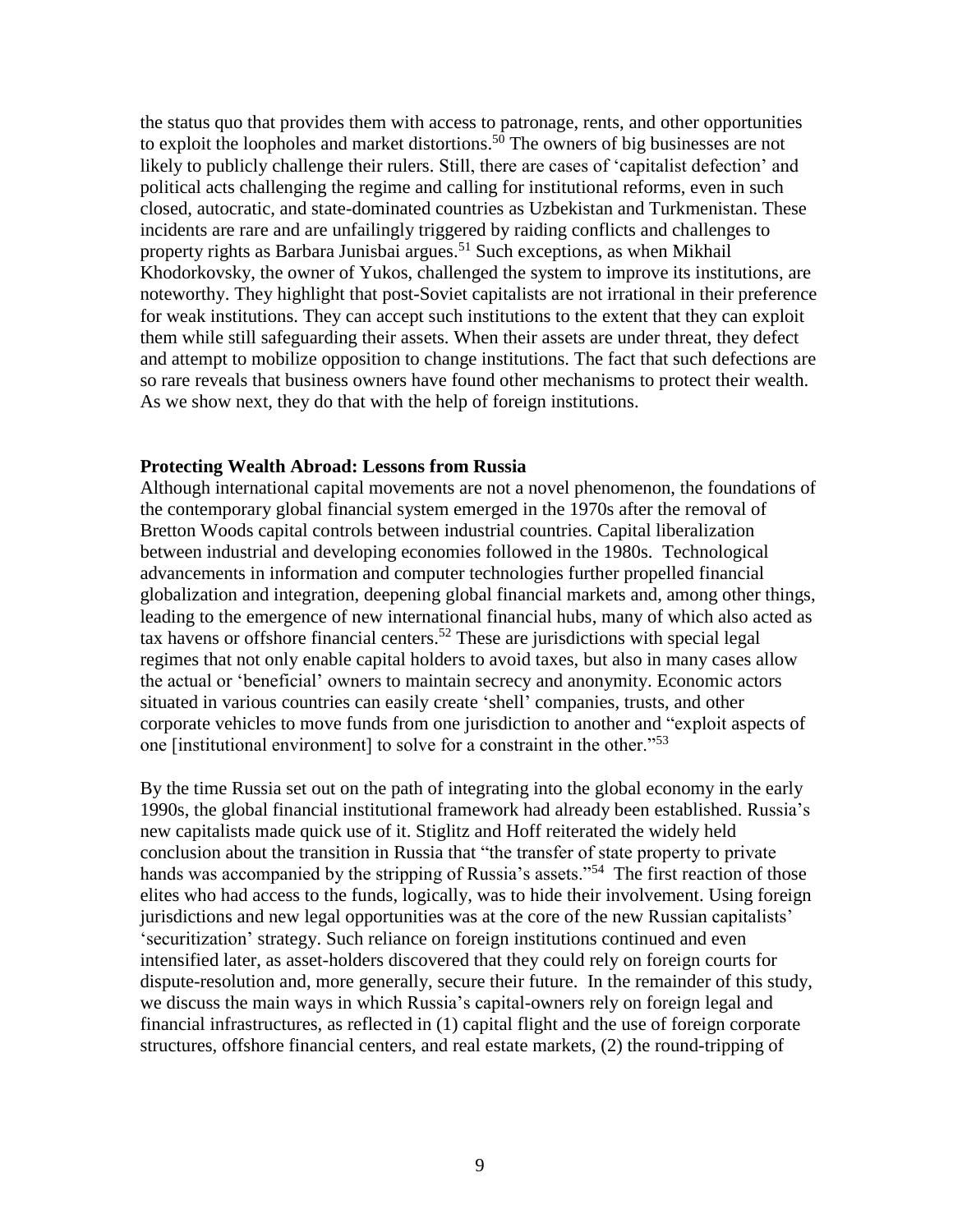foreign direct investment, and (3) reliance on foreign law in contract-writing and foreign courts in dispute-resolution.

# *Where Does Capital Fly To? Offshores and Real Estate Markets*

After the Soviet collapse Russia became a country that funneled massive financial resources into the world economy. This flow was absorbed mostly by banks in the U.S., Germany, the UK and other countries, arguably fuelling economic growth and expansion of the financial services sector in the receiving states. <sup>55</sup> Capital started leaving Russia already during the late Soviet period. In 1990-1991, the Soviet security services organized a massive transfer of funds associated with the Communist Party of the Soviet Union to bank accounts established abroad.<sup>56</sup> This outflow intensified with the economic reforms of the early 1990s and has been an ongoing process ever since.

Estimates of the scale of capital flight vary depending on the methodology used to measure it. Figures for the 1990s, for example, vary between \$100-200 billion.<sup>57</sup> Even lacking the desired precision, the estimates are large enough to highlight the scale of the problem. Economists have argued that the size of the capital flight, combined with slow or negative domestic growth, indicates that the decision to take the money abroad was not a result of the desire for profit maximization or investment diversification. Rather, it was a response to economic and political instability, weak institutions and ineffective regulation.<sup>58</sup>

Even when the economic situation improved in the 2000s and capital started to return through 'round-tripping' (as discussed in the next section), capital outflows still prevailed over inflows. In short, while business elites—both Russian and foreign—found Russia economically attractive in the short-term, they ended up taking more out of the country than they brought in. Analysts note, in addition, that outward FDI (OFDI) is statistically underestimated because investments are made with the intermediation of foreign business, i.e. a Russian company that invests abroad through or with the help of foreign firms.<sup>59</sup> These investments grew dramatically during the years prior to the 2008 global financial crisis, with Russia leading this expansion and responsible for around \$42 billion in 2007 alone. 60 The underestimation also occurs due to unaccounted illicit financial flows. When illicit flows are taken into account, a recent study by economists from the International Monetary Fund and Global Financial Integrity finds that a total of licit and illicit outflows from Russia between 1994 and 2011 amounted to \$782.5 billion (or about \$43.5 billion annually, on average).<sup>61</sup> The same study estimates that the deliberate misinvoicing of trade produced \$211.5 billion (\$11.8 billion per annum) of illicit flows during the same period.<sup>62</sup>

There are several main channels used to take capital out of the country. Under-invoicing of export earnings is a mechanism especially prevalent in the energy sector.<sup>63</sup> Much of Russia's oil rents are utilized abroad. Overstatement of import payments and, related to that, use of fake advance import payments is another commonly employed tool. Capital is also taken abroad using capital account transactions involving the creation of fictitious firms through which funds are transferred to offshore companies.<sup>64</sup> A vast global financial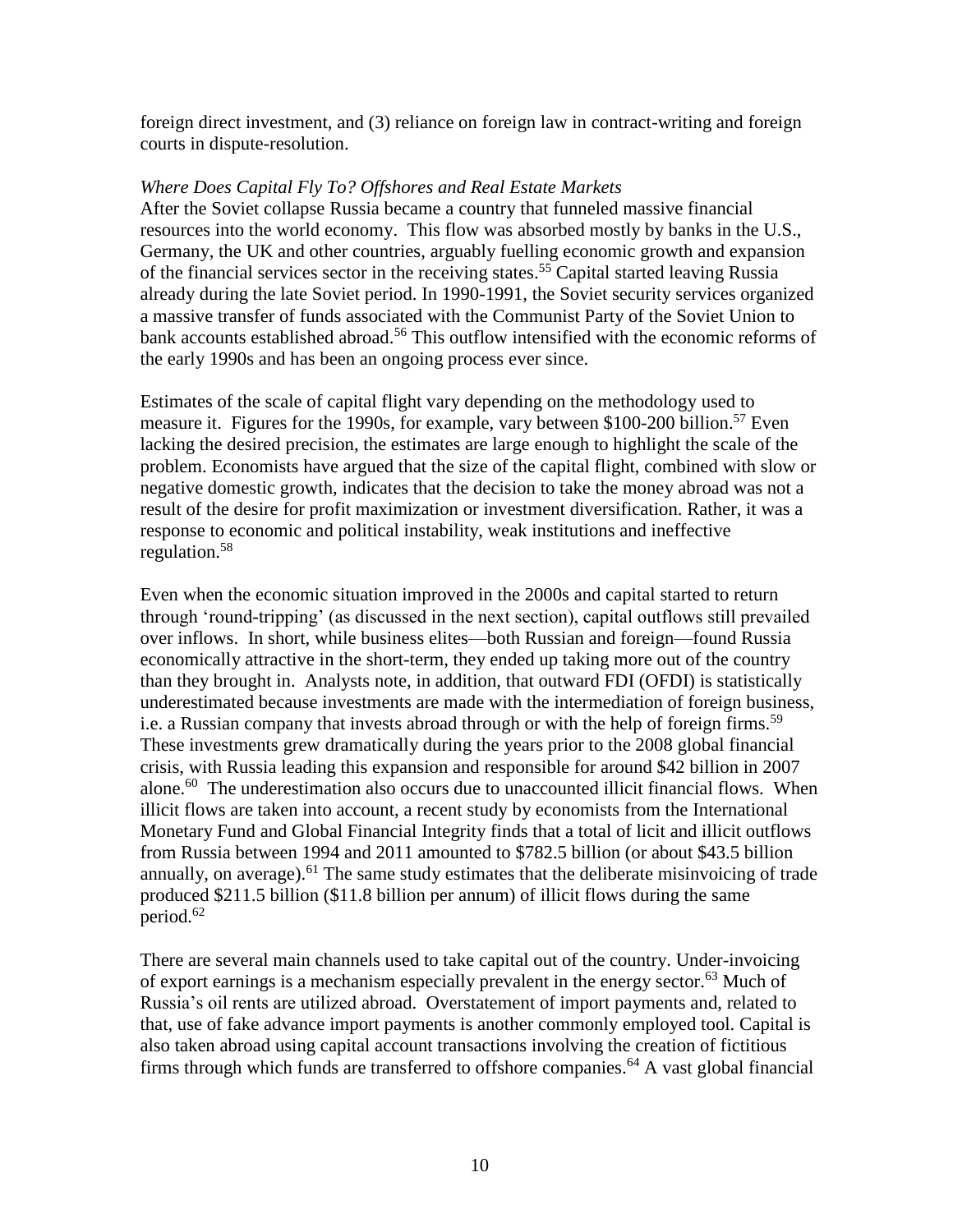industry aids these transactions. Most of the capital flowing out of Russia lands in offshore financial centers.<sup>65</sup> Business owners create limited liability, holding and trading companies by contributing monetary funds or shares from a Russian company to these newly created structures, thereby placing assets under foreign ownership as well as corporate and tax laws. Whole sectors of the economy were gutted when Russian-owned but foreign-registered subsidiaries were set up to operate offshore while hollowed-out mother companies remained registered in Russia. Such offshore holding companies were used at the top of the ownership structure of all major Russian companies in the last two decades and reflected the major feature of the Russian process of transnationalization. It is estimated that between 70-90% of Russian companies formally belong to companies registered in offshore zones.<sup>66</sup> Most of Russian exports including the exports by statecontrolled companies are channeled through offshore firms as well. Gazprom alone has more than one hundred wholly or majority–owned subsidiaries and affiliated companies registered in Russia as of 2014, and another hundred subsidiaries were registered abroad already by 2007, including five in the Virgin Islands, nine in Cyprus, seven in Switzerland, and two in the Cayman Islands.<sup>67</sup>

Establishing business in offshore centers has meant that companies can use preferential tax regimes and benefit from simplified registration, and, in many cases, anonymity. In the late 1990s Russians established 50,000-60,000 offshore companies; by the 2000s the number reached 100,000.<sup>68</sup> According to the Tax Justice Network, during the period 1990-2010, Russians have accumulated around \$ 800,000 billion in offshore financial centers.<sup>69</sup> The geographical distribution of investments from Russia reveals the dominance of three specific offshore centers: Cyprus, the Netherlands and the British Virgin Islands have been the predominant destination for Russian capital. Cyprus by itself has become a major landing place for capital from Russia and is home to approximately 14,400 Russian companies. 70 Table 1 shows that Cyprus alone accounts for around 35-40 % of annual outward investments from Russia in the period from 2009 to  $2013$ .<sup>71</sup>

[Table 1 here]

Russia is not unique in these trends. Offshore centers are widely used by transnational corporations around the world.<sup>72</sup> Currently, approximately 30-50% of global FDI is accounted for by networks of offshore shell companies. Russia's other neighbors such as Kazakhstan or Ukraine exhibit similar tendencies too. In the case of Ukraine under Yanukovych, for example, Cyprus accounted for a whopping 92% of total outward FDI in  $2010<sup>73</sup>$  However, while companies from the developed countries use offshore zones *primarily* for tax avoidance and regulatory flexibility, Russian and Ukrainian businesses pursue the goal of *capital concealment* and profit concentration, with tax evasion coming third in their list of preferences. 74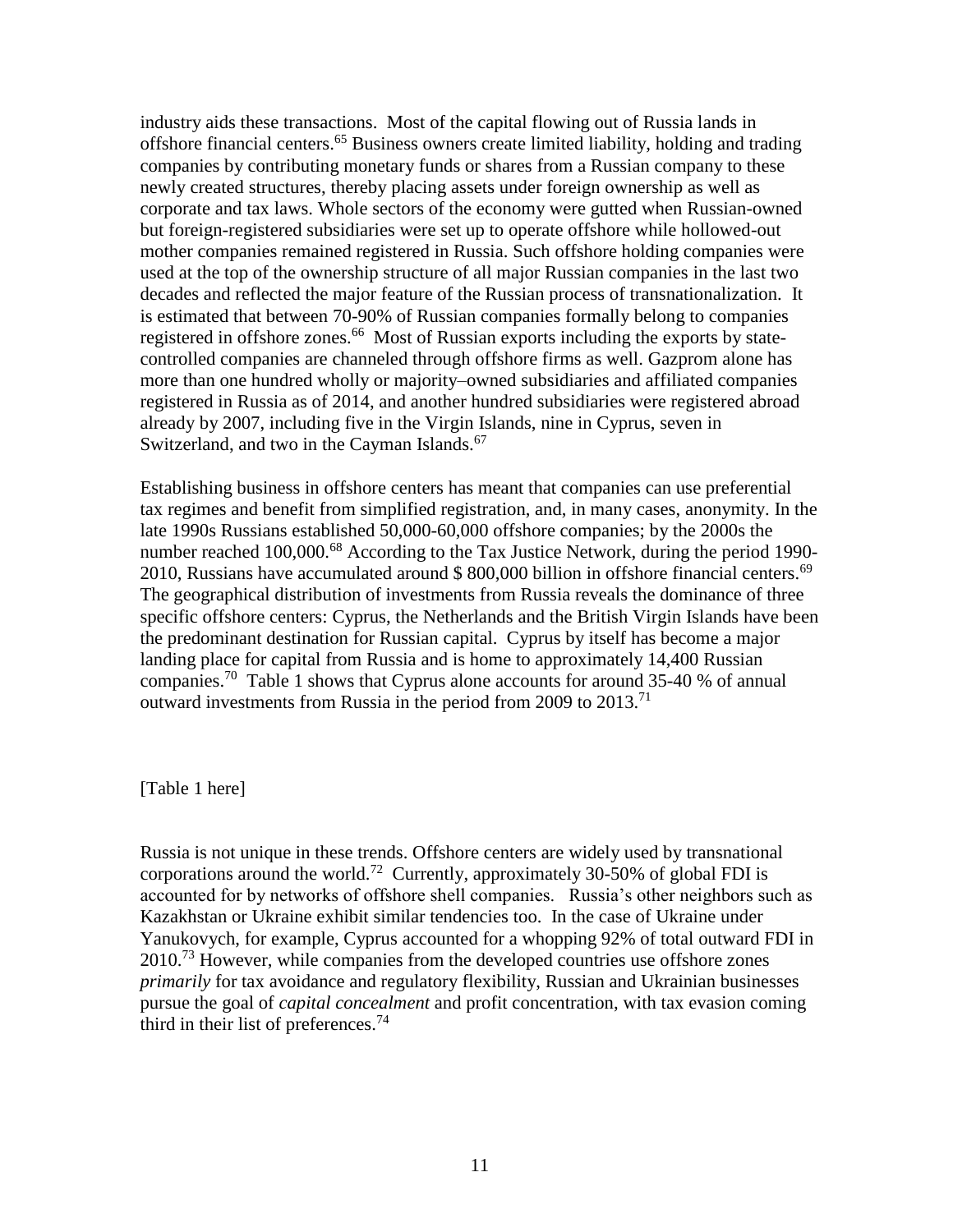Real estate markets in Europe and other parts of the world have become another important channel for siphoning capital out of Russia. According to some estimates, in 2011 alone, \$10 billion flowing out of Russia went into property in EU countries.<sup>75</sup> London, in particular, has experienced the inflow of "a gigantic geyser of foreign money" and has been transformed in the process.<sup>76</sup> Much of London's high-end property market is dominated by Russians.<sup> $77$ </sup> In 2006, for example, a fifth of all the prime real estate sold for above 8 million pounds was bought by Russian buyers. That proportion was even higher for real estate priced above 12 million pounds. The impact of Russian purchases on the real estate market in London goes beyond its contribution to property value inflation and the concomitant increase in wealth disparities in the city. Purchases of high-end properties are made by the ultra-rich who collect many such properties world-wide and are rarely in residence. Whole prestigious neighborhoods in London like Mayfair have been depopulated, as properties in the surrounding area are purchased often for their value as alternatives to more-strictly regulated bank accounts. In addition, while interest in a bank account holding 12 million pounds would be taxed at the maximum rate in the UK, taxes on appreciation of properties is tax deferred. And while cash cannot cross one border and be deposited in the bank of a second country without being registered and subject to regulations designed to deter money laundering, cash is still widely used to purchase highend properties world-wide. And the beneficial owner's identity can be masked quite legally by registering the property in the name of an anonymous LLC. Whole swaths of the most prestigious locations in cities from Miami to Monaco are owned by people whose identity is unknown.<sup>78</sup>

Russia's new role as a major capital provider in the world economy only reinforced the reality of Russia being a poor country. If the money made mostly on the sale of natural resources was reinvested domestically and circulated inside Russia, it would have, arguably, had a more positive impact on the general welfare of the Russian population.<sup>79</sup> The massive capital outflows that occurred beginning in the 1990s and early 2000s amounted to the financial 'draining' of Russia's economy, reducing capital stock available for domestic investment and bleeding the country's effective tax base.<sup>80</sup> The Russian government is certainly aware of these consequences. In his December 2012 State of the Nation address President Putin advanced a new 'deoffshorization' initiative proposing measures to bring businesses back to Russia. Concrete legal steps however have been taken only in late 2014, when Russia's Tax Code was amended to include a new law designed to counter the use of tax havens to gain tax preferences.<sup>81</sup>

The reaction of Russian businessmen has been lukewarm, at best. Although a few individuals, most notably Alisher Usmanov, have relocated some of their holdings back under the Russian jurisdiction, most asset-holders have taken a 'wait and see' approach or have even tried to change their domicile status to escape the new tax rules.<sup>82</sup> Neither the capacity of Russia's Investigative Committee, nor the low level of international cooperation under the current geopolitical circumstances is capable of ensuring the effective implementation of this 'deoffshorization' law.<sup>83</sup> Additionally, some offshore financial centers have themselves engaged in activities to conform with the new Russian laws while continuing to provide safe haven for Russian assets.<sup>84</sup>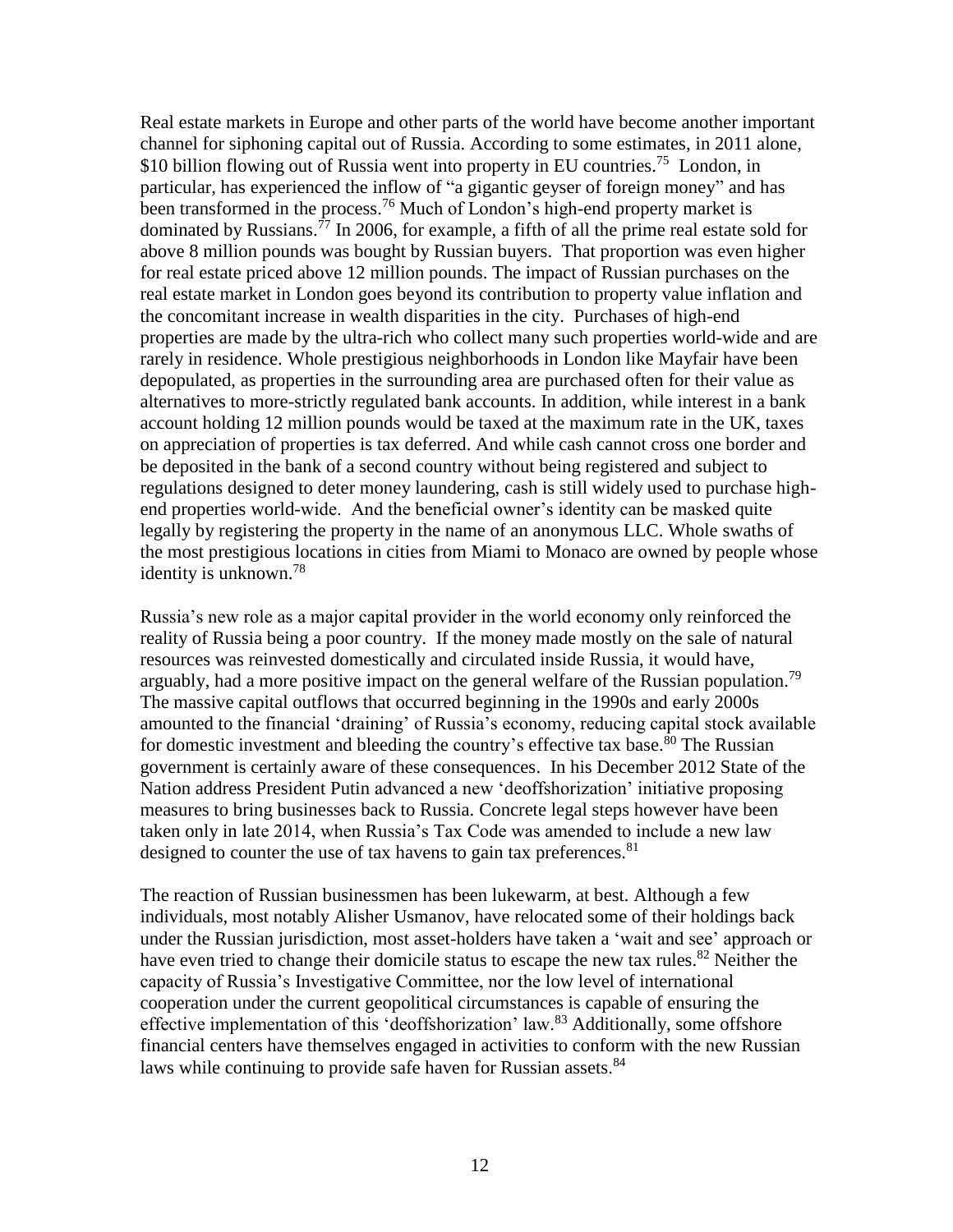## *Russia's Round-trip Investors: When Does Capital Return?*

The 7% average annual growth rate Russia experienced between 1999 and 2008 allowed for some degree of capital repatriation and re-investment. Economic analysts have captured these processes using the concept of 'round-tripping,' which was sometimes deemed a distinctive feature of FDI in Russia, where there is "a very high correlation of inward and outward investment flows between the country and financial hubs such as Cyprus and the British Virgin Islands."<sup>85</sup> For Russia, as Table 1 demonstrates, the places capital is heading to have also become the major source countries for capital inflows back to Russia. In the words of a Moscow-based bank analyst, "Most of Cyprus' Russia-bound investments are nothing other than Russian oligarchs' capital that was shipped overseas during the turbulent period of the '90s."<sup>86</sup>

'Round-tripping' capital, i.e. when funds are transferred abroad first and then brought back into the country as foreign investment, is an important example of institutional arbitrage. Such a strategy could be used to avoid taxes, hide illicit funds that are "illegally earned, transferred or utilized<sup>87</sup> or protect the funds from predatory state or private actors. In the case of China, where government policy encourages and privileges foreign investors over domestic investors, such strategies are likely to also be motivated by the financial incentives provided by the government. In the case of Russia such incentives are clearly absent. Most analysts, therefore, argue that 'round-tripping' is caused by efforts to control institutional and political risk factors.<sup>88</sup> Russian businessmen tend to use foreign accounts not only to secure their legal assets but also to 'launder' ill-gotten money and hide their identity from corrupt officials in Russia.<sup>89</sup>

But why would these funds return back into an unsupportive institutional and unsafe political environment? The simple answer is that these 'foreign investors'–-being not foreign at all and, to the contrary, having local knowledge, experience and, frequently, insider access to specific economic opportunities–-have comparative advantage vis-à-vis genuine foreign investors. A study of economic investment decisions made by 'roundtrippers' reveals that their decisions differ significantly from decisions made by genuine foreign investors.<sup>90</sup> Specifically, round-trip investors display a tendency to invest into regions with higher resource potential and greater corruption levels, while genuine foreign investors tend to prefer regions with lower corruption levels and higher educational potential.<sup>91</sup> It seems plausible to suggest that Russian round-trip investors are those private actors who are closely tied to government officials (whether regional or federal) and who, under their protection, take advantage of profit-making opportunities in Russia with the idea that with impunity they will be able to later stash their profits abroad.

Firms that have secured their assets in foreign institutions tend to return to their home countries only if they have preferential access to profit-making opportunities. Creating such access starts at the very top of the governmental pyramid. Consider the awarding of exclusive contracts to individuals associated with Putin's inner circle for domestic projects from Olympics construction to food production and textbook publishing.<sup>92</sup> Such practices are so widely used at the regional and local levels that the proximity to regional governors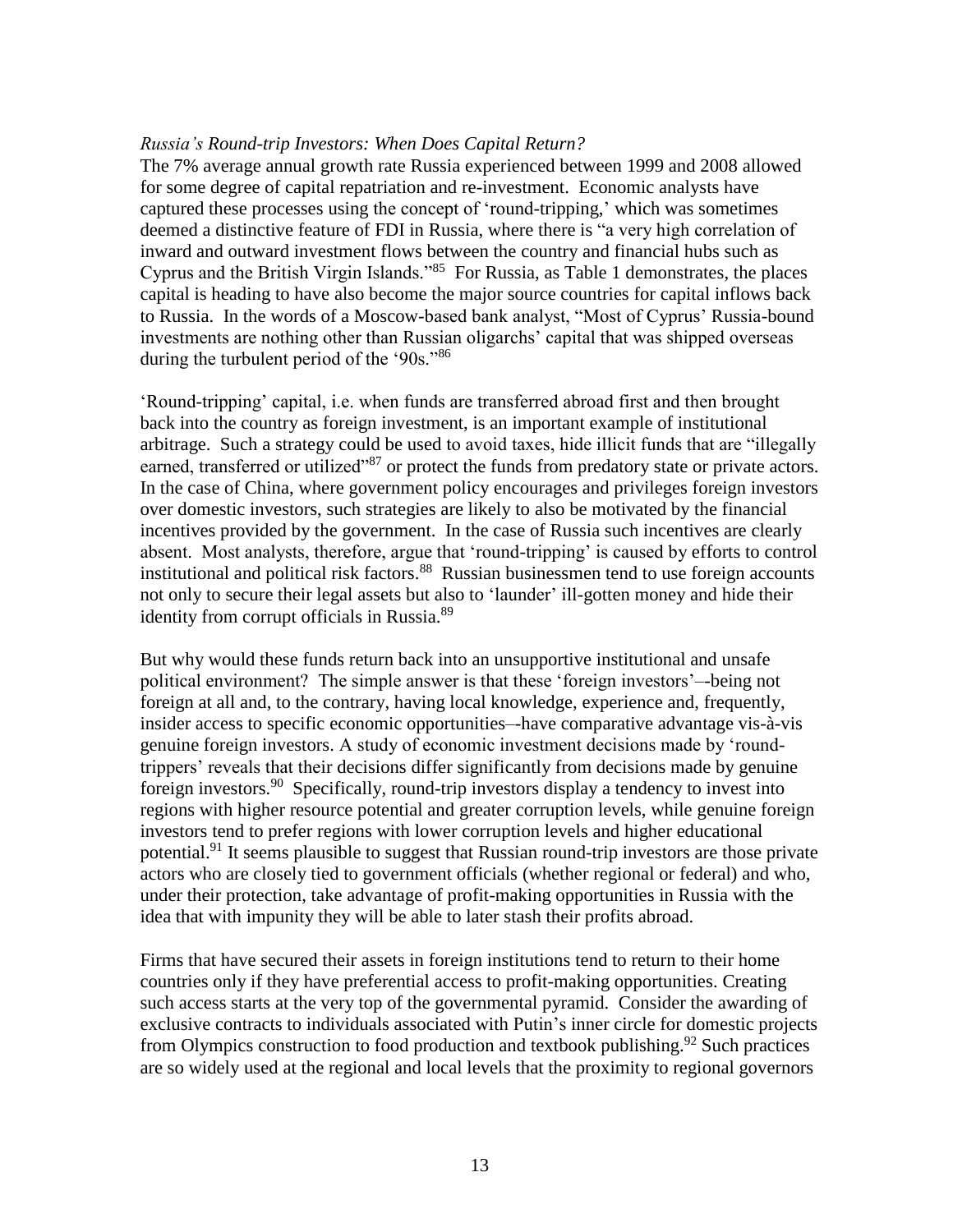and city mayors is considered one of the best determinants of firms' success in Russia.<sup>93</sup> These business elites that *take advantage* of weak institutions at home for profit maximization rely on the best of both worlds – secure institutions in the West to protect profits over the long term and weak institutions in Russia to get super-profits in the short term. Weak domestic institutions serve the interests of those asset holders closest to the political authorities. The logic of development over time suggests that only those with access to 'political cover' from the very top (the notorious Russian 'roof'–-*krysha*) will be left with property. And success is likely to increase among those who understand the unwritten rules of the game, not only including the need for protection but also the requirements to pay bribes and provide tribute and rent sharing.

## *Voting With Their Feet to Get Justice Abroad*

The growing reliance of Russian businesses on foreign courts to settle their disputes is yet another case of institutional arbitrage. The London Court of International Arbitration (LCIA), the London Commercial Court (LCC, a division of the High Court) and the Arbitration Institute of the Stockholm Chamber of Commerce have become the most popular destinations used by businesses from Russia and the wider post-Soviet region for dispute resolution.<sup>94</sup> The International Court of Arbitration headquartered in Paris and arbitration courts in Geneva, New York and other financial centers have also seen an increase in litigants from Russia although they are used less commonly.<sup>95</sup>

Comprehensive statistical data on these practices are not yet available. We gathered data from LCIA's director general's reports from 2000 to 2013 on the arbitration cases filed to the court over that period and the nationality of the claimants and respondents (see Table 2). There is a clear growth in demand for international arbitration services provided by the LCIA as demonstrated by the near doubling of the number of cases submitted for arbitration in this court. Reports in the years up to 2005 did not mention Russia by name, using instead 'CIS' to group together all the claimants from the post-Soviet region. Russian numbers start to be reported separately from 2005, with Kazakhstan and Ukraine replacing CIS in 2011. It is also not accidental that these reports add Cyprus and BVI into their accounting from 2004-2005. The cases associated with these offshore centers are in all likelihood linked to Russian or other CIS businesses; as discussed earlier, these islands represented the top destination for capital flowing out of Russia. The figures are selfexplanatory. Starting in 2004-2005 businesses from Russia and other post-Soviet countries increasingly used the London Court of International Arbitration to resolve their disputes. So important have Russian clients become to LCIA that the court started in 2013 organizing 'Russian Arbitration Day' in Moscow to discuss trends and developments in international commercial arbitration.<sup>96</sup>

[table 2 here]

There are also studies done by international law firms–-especially the key beneficiaries of these practices in London–-that try to track information on the use of the LCIA and the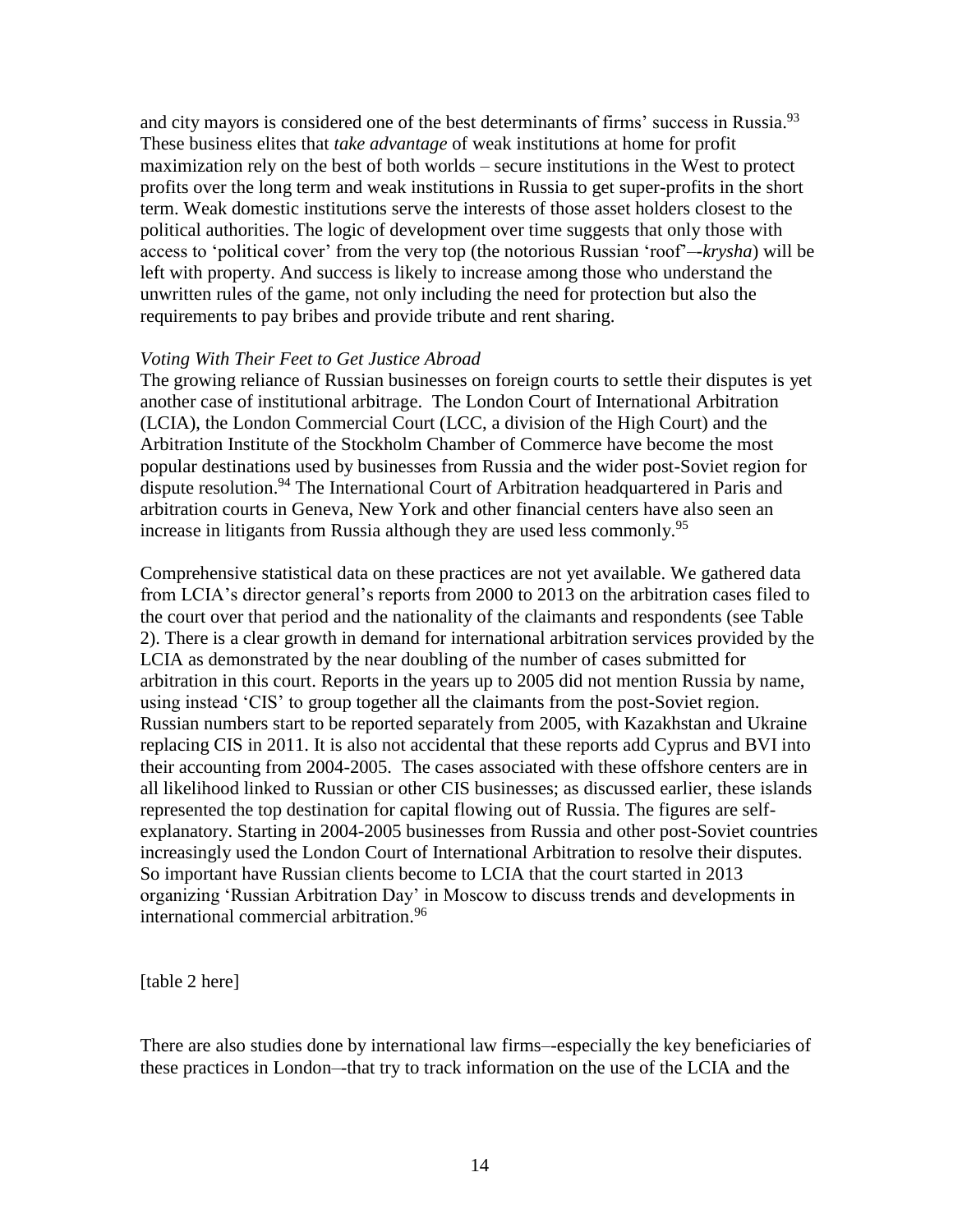LCC. Portland Legal Disputes, one such firm, analyzed High Court rulings between 2013- 2014 and found that litigants from Russia were second only to those from the United States and were followed by claimants and defendants from Kazakhstan.<sup>97</sup> These disputes are frequently between Russian businesses and do not involve any foreign counterparts, although the Russian party almost always acts through their foreign registered affiliates.<sup>98</sup> In Table 3 we present a list of most notable litigation cases heard in London in the last ten years. They provide a glimpse, albeit selective in nature, into the actors and the stakes involved in these court battles.

[table 3 here]

Most of the cases in the list are about the ownership of significant Russian domestic assets with no direct relationship to England. Conflicts between Russian and non-Russian companies within the Eurasian region are also often settled in the UK, where British courts admit to taking the cases because in their view, if they are not adjudicated in the UK, they would not be adjudicated anywhere.<sup>99</sup> Many Russian businesses agree in advance and in writing through the inclusion of a 'governing law and jurisdiction' clause that in the event of a conflict, UK or other named Western courts would be used to settle the dispute, even though the businessmen are Russian and the business is operating in Russia.<sup>100</sup> Undoubtedly, they choose Western courts less out of absolute respect for law in general than out of the belief that their opponents' opportunity to achieve a favorable ruling through force, bribery or 'telephone justice' will be limited outside Russia.<sup>101</sup>

Besides dispute resolution in international courts, Russian businesses prefer placing most of their commercial transactions in contracts governed by English law. Since the 1990s, most of Russia's oil and gas exports have been placed under foreign law governed contracts.<sup>102</sup> English law is also preferred in merger and acquisition transactions.<sup>103</sup> Part of the attraction of Cyprus to Russian businesses is that Cypriot corporate law was based on an earlier version of the English Companies Act, making it compatible with contemporary UK law. Conflicts between Russian companies registered in Cyprus therefore can easily be adjudicated in UK courts.<sup>104</sup> London is also important as a home to the London Stock Exchange, which Russian companies prefer over the New York Stock Exchange, with its stricter oversight by the US government's Securities and Exchange Commission. 105

These preferences reflect the widespread perceptions that Russian laws are not competitive enough and not sufficiently robust to adjudicate large business transactions. As argued by Delphine Nougayrède, a practicing lawyer with work experience in Russia, although Russian contract and corporate laws have evolved from the early 1990s, there are many concerns remaining with regard to lacunae in Russia's contract laws, including (1) their inability to protect "an innocent contracting party in the event of contractual breach by the other party;" (2) the absence of product warranties that would allow a purchaser to claim for loss in the event of defects in the object (or a company) that has been acquired;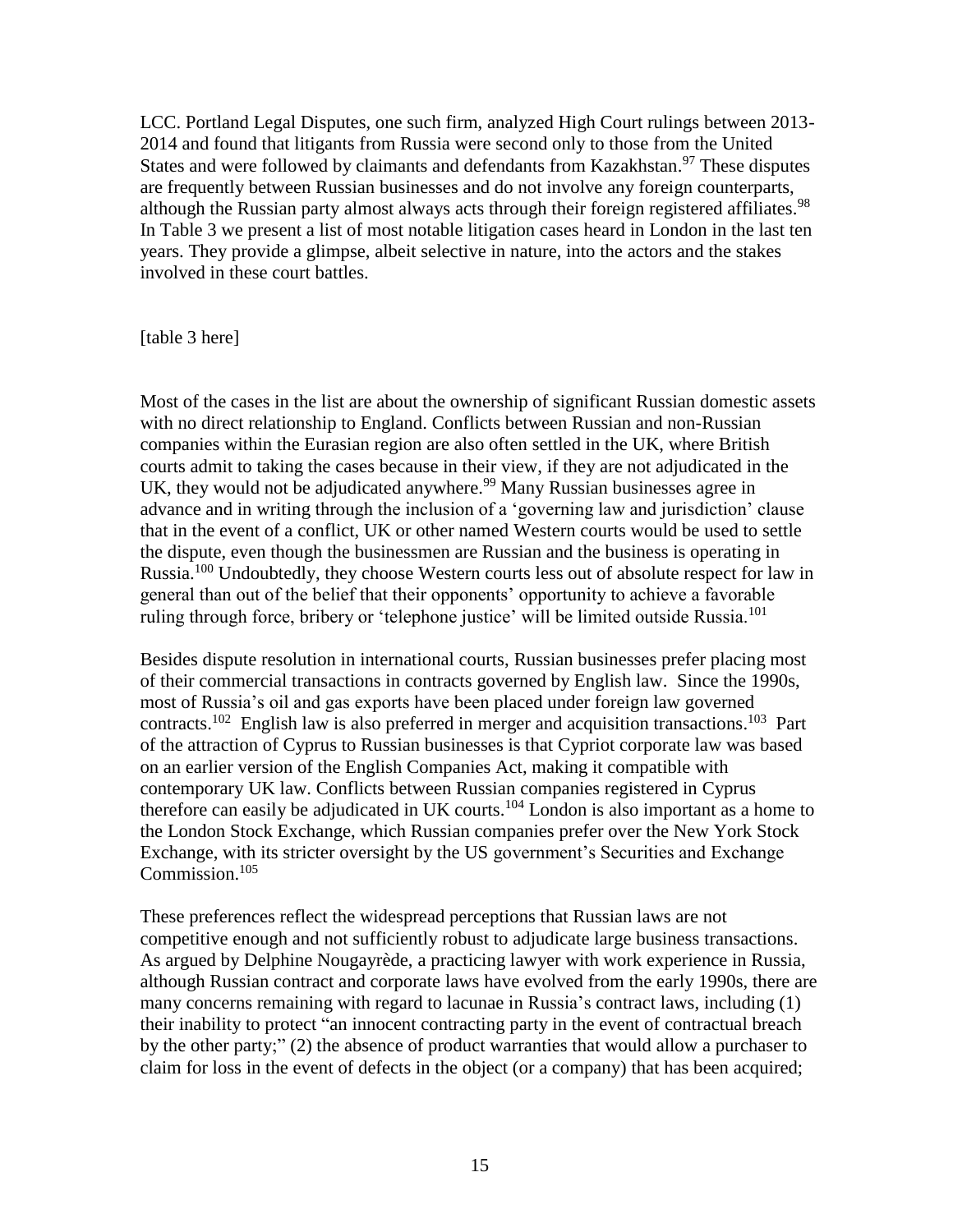and (3) the failure of the law to take into account the fact that completion of a transaction may be dependent on preceding conditions beyond their control.<sup>106</sup> The same challenges apply to Russian corporate law insofar as it fails to protect minority shareholders and, until 2009, failed to recognize and provide for shareholder agreements.<sup>107</sup>

Nor do businessmen trust the Russian court system to be impartial. Nougayrède emphasizes the importance of a political risk factor – "the risk of discretionary deployment of the law by Russian state bodies as a weapon in pursuit of political or other extra-legal aims."<sup>108</sup> Many other analysts confirm that throughout the 2000s the state has become even more discretionary and predatory in its relationship with businesses at all levels. This is not an outcome to be expected from Olson's predictions about the increasing use of rule-of-law to minimize risk while still maintaining profits.<sup>109</sup>

A caveat is warranted. The strategy of exiting Russia's institutional environment in favor of more effective foreign institutions is not a replacement for domestic rule of law and not a foolproof solution to institutional problems. This 'second-best' solution works most of the time, as long as businessmen do not go against the regime and stay out of politics. Proximity to the top echelons of power is still vital, but also risky. Particularly at times of economic difficulties, state predation can affect even those parties that have been otherwise collaborating with the regime.<sup>110</sup> Putin himself is said to have told the top oligarchs when reminding them that their wealthy lifestyle should not be confused with secure property rights: "A chicken can exercise ownership of eggs," he said, "and it can get fed while it's sitting on the egg. But it's not really their egg."<sup>111</sup> In such circumstances exit emerges as the only privately optimal and sustainable strategy – a strategy that ever consolidates as businessmen undergo through a selection mechanism which leaves afloat only those that rely on weak institutions and personal connections to make profits. These actors, of course, do not have any interest in changing how these institutions work. The second-best solution thus emerges as the most effective strategy to secure returns from the economic activity made possible by these institutions.

# **Global Capital and Domestic Institutions: Is There a Way Out?**

Good institutions are imperative for long-term economic growth and national prosperity. Accountable governments and the rule of law are essential to democratic governance around the world. Scholars have largely converged on these basics. There is also a recognition that such treasured public goods are out of reach for many developing countries struggling with ineffective institutions and unaccountable governments. Institutional development appears to be a gradual process, immune to short-term policy interventions and tireless efforts by international organizations to improve them. There are important reasons for that. This study highlights the role of international structures – global financial and legal institutions - in shaping the incentives of economic actors around the world and limiting their proclivities towards political action aimed at restraining the government and constructing more effective institutions at home.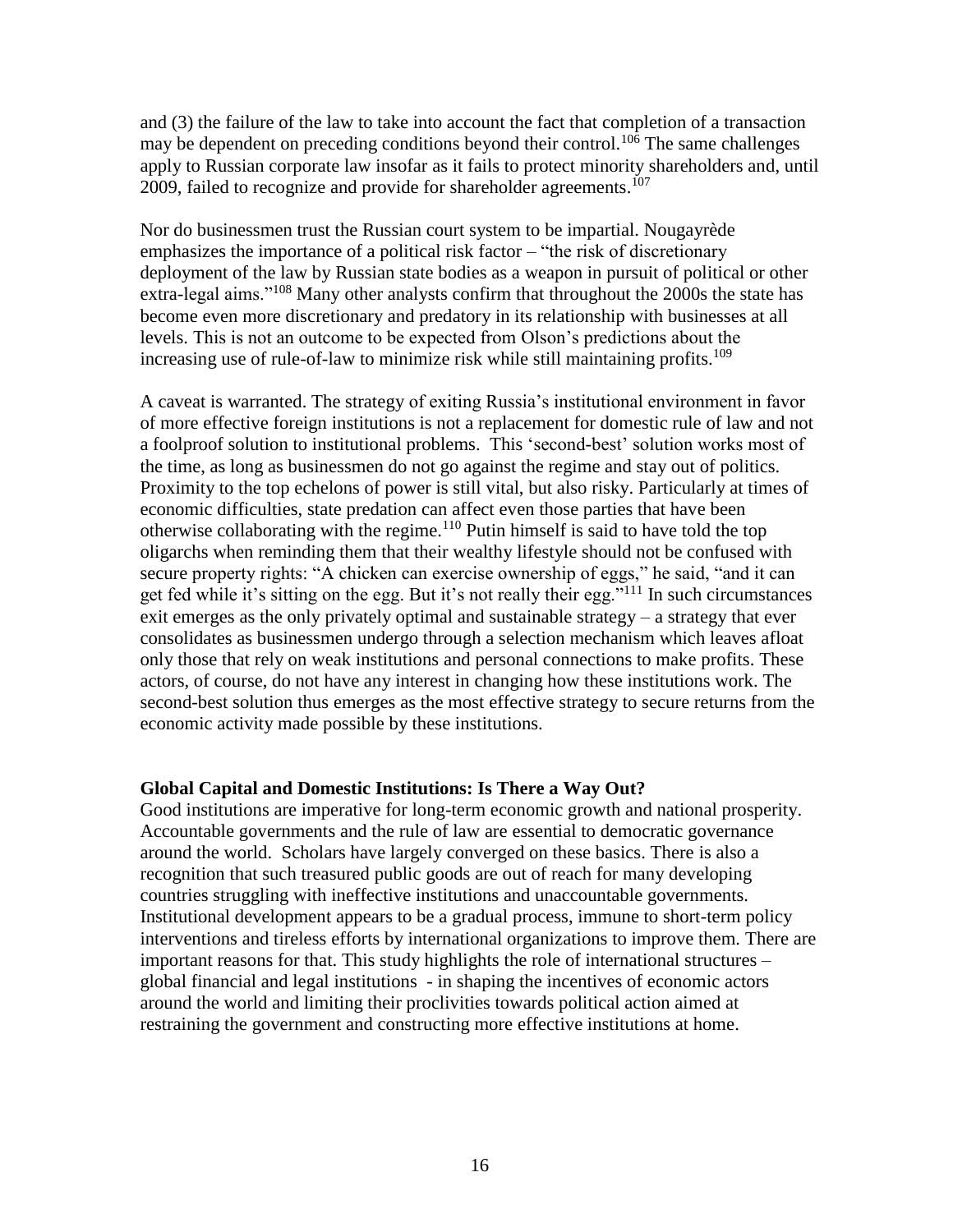The global institutional environment offers an institutional escape mechanism for economic actors confronted with ineffective and unstable institutions and political risks at home. Foregoing costly and, at times, risky organization and collective bargaining economic actors have an opportunity of exiting the system and using institutions elsewhere. This study explored the case of Russia – a state geopolitically critical to the rest of the world – that stepped on the path of institutional transformation and integration into the global economy in the early 1990s. The process of transition in Russia resulted in the rise of new capital owners cleverly engaging in institutional arbitrage to make profits at home and use foreign institutions to protect their assets abroad, in more politically secure and institutionally-stable countries. Paradoxically, those who could commonly be expected to have the highest stakes in the development of functional rule-of-law institutions at home and the greatest capacity to lobby for their development have found a mechanism that allows them to resolve institutional problems without risky political action. In many cases these economic actors benefit from unpredictable institutional environment and have stakes in maintaining it in its present, highly suboptimal, state. Even when they are not directly benefitting from such environment and have an interest in changing it, the institutional effects of exit work "to atrophy the development of the art of voice." $112$ 

An important implication that emerges from this analysis is concerned with the questionable role of the West in this equation. After all, it is the most powerful western states (such as the US and the European powers) that set the rules underpinning the global financial system and set the agenda for change. Why did the West assume the role of a safe haven for the Russian capital, frequently obtained through illegal means? Why did it allow for institutional arbitrage to continue in the face of such adverse implications for the country's institutions? What steps could and should have been taken to break this pattern, if any? After all, these practices worked to intensify the kleptocratic and rent-seeking tendencies in Russia, with the growing number of actors acquiring the means of practicing them. Indeed, the global actors made these practices easy and accessible as the offshore centers and international financial institutions catered to Russian clients (and indeed to largely any asset holders). In an ironic twist, with institutional foundations corrupted, the Russian state has morphed into an aggressive revanchist power, becoming a problem for the system that helped to create it and raising challenging questions as to 'what went wrong' and 'who lost Russia' after all.

There are no simple answers and specific actors to blame. The global economy is underpinned by liberal principles of open access and separation of markets from politics: the model that privileges economic growth and efficiency and that has proven itself on economic growth indicators. The realization of institutional 'traps' and perverse incentives has been slow to surface, which is not very surprising. The capital flowing out of one country and settling in another brings employment, prosperity and mega-profits to selected groups of professionals in investment banks, law firms, real estate industry and others. The loss of capital in Russia, Kazakhstan, Azerbaijan, China, and Nigeria means the capital gain in London, New York, and Zurich.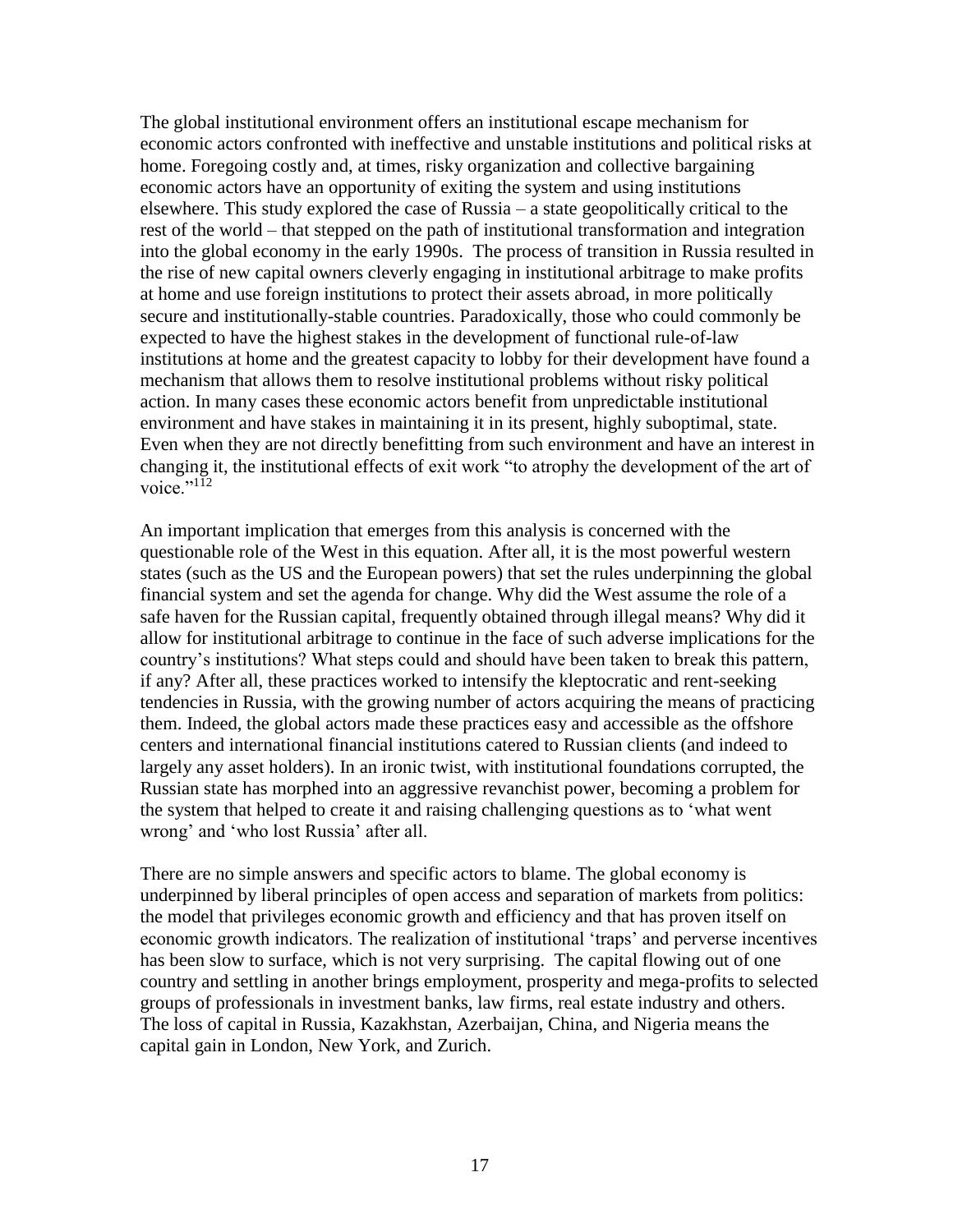The western governments are realizing the detrimental effects of money laundering through western institutions and the global work on ensuring the integrity of the global financial industry has begun as selected governments, civil society actors and international financial organizations advanced a new policy agenda designed to counteract financial abuse and manipulation. The US, Swiss and the UK governments have been at the forefront of these developments, promoting anti-money laundering rules and establishing new requirements for financial institutions and businessmen aimed at preventing tax evasion. International organizations such as the World Bank, the IMF and the OECD have also prioritized the development of new rules to ensure the global financial system's integrity.

But will these new policy developments help build stronger institutions in the developing countries? The marginal changes in the global structures are not likely to provide the magic bullet. The only hope of getting out of a structurally determined 'exit trap,' according to Hirschman, is activating the voice option.<sup>113</sup> Whether the voice will come from the people frustrated with corruption (as has happened in Ukraine, Georgia and other countries) or disgruntled elites, the lessons learned from the last quarter century of transition about the structural constraints on institution-building should not be lost. The spillover from institutional deterioration in such countries as Russia is potentially extremely dangerous and costly for the West. The current realities of global institutional interdependence place a burden of special responsibility on the actors that benefit the most and have the greatest influence in shaping the rules governing the current global system.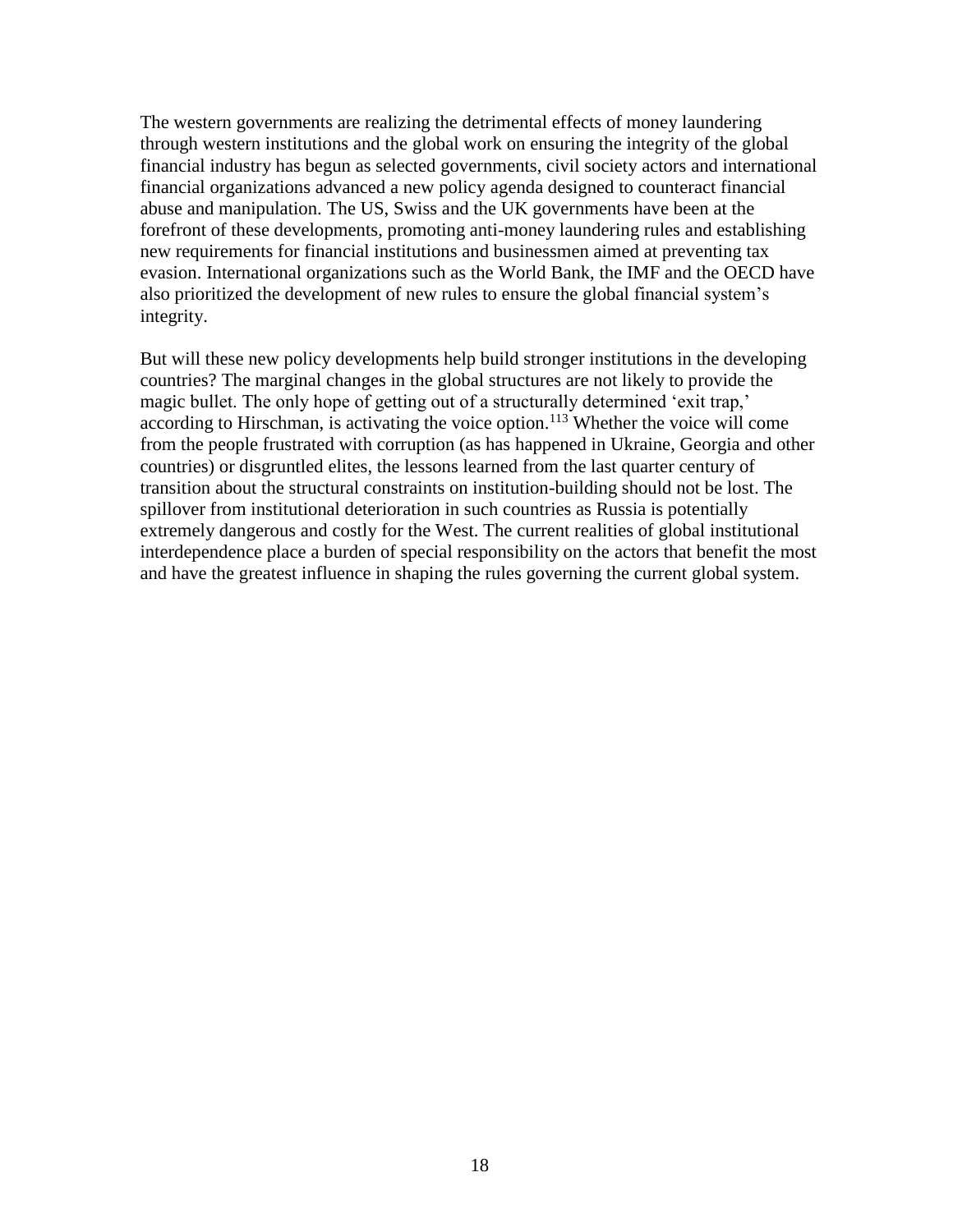|                           |             | 2009  | 2010  | 2011  | 2012   | 2013  | 2009-2013 | $%$ of |
|---------------------------|-------------|-------|-------|-------|--------|-------|-----------|--------|
|                           |             |       |       |       |        |       |           | the    |
|                           |             |       |       |       |        |       |           | total  |
| <b>Cyprus</b>             | From Russia | 129.7 | 179.1 | 136.5 | 179.3  | 193.6 | 818.2     | 34%    |
|                           | To Russia   | 119.7 | 153.9 | 125.4 | 151.8  | 161.5 | 712.3     | 37%    |
| <b>Netherlands</b>        | From Russia | 33.3  | 40    | 54.1  | 56.1   | 64.5  | 248       | 10%    |
|                           | To Russia   | 24.6  | 39.7  | 56.9  | 65.6   | 60.8  | 247.6     | 13%    |
| <b>The British Virgin</b> | From Russia | 36.6  | 51    | 56.2  | 50.1   | 26.3  | 220.2     | 9%     |
| <b>Islands</b>            | To Russia   | 33.3  | 38.8  | 46    | 47.9   | 82.3  | 248.3     | 13%    |
| <b>Bermuda</b>            | From Russia | 27.2  | 49.8  | 34.6  | 31.2   | 30.6  | 173.4     | 7%     |
|                           | To Russia   | 2.2   | 11    | 3.6   | 3.6    | 3.5   | 23.9      | 1%     |
| Luxemburg                 | From Russia | 14.4  | 19.7  | 20.4  | 29.9   | 42.9  | 127.3     | 5%     |
|                           | To Russia   | 14.8  | 12    | 12.1  | 9.1    | 11.3  | 59.3      | 3%     |
| <b>Great Britain</b>      | From Russia | 6.4   | 7.8   | 6.3   | $\tau$ | 23.1  | 50.6      | 2%     |
|                           | To Russia   | 10.3  | 10.3  | 10.1  | 10     | 9.3   | 50        | 3%     |
| <b>USA</b>                | From Russia | 13.9  | 5.2   | 2.8   | 3.5    | 18.6  | 44        | 2%     |
|                           | To Russia   | 10.5  | 9.8   | 9.1   | 10.6   | 21.6  | 61.6      | 3%     |
| <b>Switzerland</b>        | From Russia | 5.7   | 6.5   | 5.7   | 6.7    | 6.8   | 31.4      | 1%     |
|                           | To Russia   | 7.7   | 9.3   | 12    | 12.4   | 12.9  | 54.3      | 3%     |
| <b>Germany</b>            | From Russia | 15.3  | 23.1  | 17.3  | 19     | 19.2  | 93.9      | 4%     |
|                           | To Russia   | 7.4   | 6.7   | 6.3   | 9.1    | 9.9   | 39.4      | 2%     |
| <b>Gibraltar</b>          | From Russia | 10.2  | 5.8   | 5.9   | 0.3    | 0.3   | 22.5      | 1%     |
|                           | To Russia   | 11.6  | 5.7   | 5.7   | 0.1    | 0.4   | 23.5      | 1%     |
| <b>TOTAL</b>              | From Russia | 377.4 | 488.9 | 454.9 | 514.9  | 566.5 | 2402.6    | 100%   |
|                           | To Russia   | 301.2 | 365.9 | 361.8 | 409.6  | 479.5 | 1918      | 100%   |

**Table 1. Top Sources of Foreign Direct Investment to and from Russia 2009-13. (\$bln.)** 

Source: Central Bank of Russia, 2014. www.cbr.ru.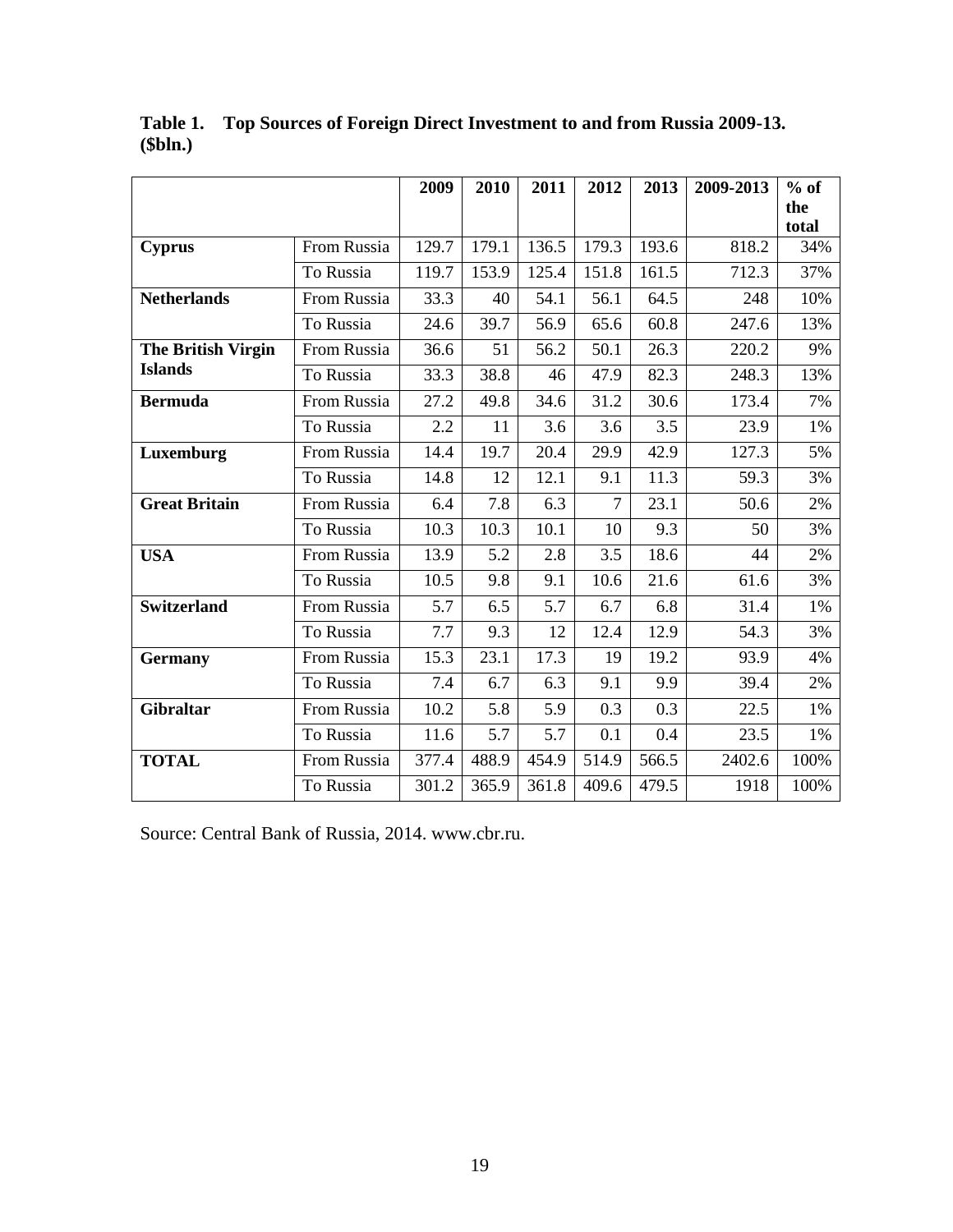|                     | 2000 | 2001 | 2002 | 2003 | 2004 | 2005 | 2006 | 2007 | 2008 | 2009 | 2010 | 2011 | 2012 | 2013 |
|---------------------|------|------|------|------|------|------|------|------|------|------|------|------|------|------|
| UK                  | 20%  | 18%  | 21%  | 22%  | 17%  | 21%  | 19%  | 16%  | 12%  | 13%  | 17%  | 18%  | 16%  | 19%  |
| North<br>America/US | 13%  | 10%  | 13%  | 16%  | 8%   | 13%  | 13%  | 10%  | 9%   | 7%   | 9%   | 9%   | 8%   | 7%   |
| Russia              | n.a. | n.a. | n.a. | n.a. | n.a. | 3%   | 6%   | 2%   | 7%   | 12%  | 7%   | 5%   | 3%   | 3%   |
| Cyprus              | n.a. | n.a. | n.a. | n.a. | 4%   | 3%   | 4%   | n.a. | 4%   | 5%   | 7%   | 6%   | 5%   | 4%   |
| <b>BVI</b>          | n.a. | n.a. | n.a. | n.a. | n.a. | 5%   | n.a. | 7%   | 6%   | 6%   | 5%   | 10%  | 4%   | 7%   |
| <b>CIS</b>          | 8%   | 6%   | 5%   | 6%   | 4%   | 2%   | 3%   | 4%   | 4%   | 4%   | 3%   | n.a. | n.a. | n.a. |
| Kazakhstan          | n.a. | n.a. | n.a. | n.a. | n.a. | n.a. | n.a. | n.a. | n.a. | n.a. | n.a. | 2%   | 3%   | n.a. |
| Ukraine             | n.a. | n.a. | n.a. | n.a. | n.a. | n.a. | n.a. | n.a. | n.a. | n.a. | n.a. | 4%   | n.a. | n.a. |
| Total # of<br>cases | 147  | 158  | 159  | 192  | 191  | 205  | 251  | 137  | 215  | 272  | 246  | 224  | 265  | 290  |

**Table 2. Annual Arbitration Cases Filed at LCIA by selected countries of origin.** 

Source: LCIA Director General Reports (2000-2013). http://www.lcia.org/LCIA/reports.aspx

# **Table 3: Selected Litigation Cases Involving Russian Parties in the High Court of Justice (Commercial Division, LCC)**

| Year      | Claimant/s              | Defendant/s                                                               | Size in \$ | Place           |
|-----------|-------------------------|---------------------------------------------------------------------------|------------|-----------------|
| 2006-2012 | Cherney                 | Deripaska                                                                 | 4.35 bln   | LCC             |
| 2008-2012 | Berezovsky              | Abramovich                                                                | 5.5 bln    | LCC             |
| 2009-2010 | Sibir Energy            | Chigirinksy/Cameron                                                       | 400 mln    | LCC             |
| 2010-2012 | <b>Slocom Trading</b>   | Sibir                                                                     | 50.7 mln   | LCC             |
| 2010-2013 | Sovkomflot              | Skarga/Nikitin/Izmaylov                                                   | n.a.       | LCC (dismissed) |
| 2011      | <b>VTB Capital</b>      | MCP Managing Partner Malofeyev                                            | 225 mln    | LCC (dismissed) |
| 2011-2013 | <b>MTS Finance</b>      | Altimo                                                                    | n.a.       | Isle of Man     |
| 2011      | Synergy                 | RGI                                                                       | 99 mln     | LCC             |
| 2011-2014 | <b>VTB</b>              | Pavel Skurikhin, Pikeville Investments LLP, and<br>Perchwell Holdings LLP | 20.1 mln   | LCC             |
| 2012-2013 | Aeroflot                | Berezovsky and Glushkov                                                   | 62.9 mln   | LCC             |
| 2012      | Berezovsky              | MetalloInvest (Anisimov)                                                  | n.a.       | LCC             |
| 2012      | Samara region           | Berezovsky                                                                | 31.7 mln   | LCC             |
| 2012      | <b>Yukos Capital</b>    | Rosneft                                                                   | 160 mln    | LCC             |
| 2012      | Mutalibov               | Transaero                                                                 | 50.04 mln  | LCC             |
| 2014      | Moran Yacht & Ship, Inc | Pisarev                                                                   | 962,000    | LCC             |
| 2012      | <b>Bank of Moscow</b>   | JFC Group                                                                 | 152 mln    | LCC             |
| 2013      | <b>VIS Trading</b>      | Ansol                                                                     | n.a.       | LCC             |
| 2013      | Gorbunova               | Berezovsky                                                                | 200 mln    | LCC             |
| 2013      | Inteco (Baturina)       | Sylmord Trade/RusPetro (Chistyakov)                                       | 135.3 mln  | LCC             |
| 2012-2014 | Otkritie                | Urumov/Pinaev/Gersamia/Jemai/Jecot                                        | 175 mln    | LCC             |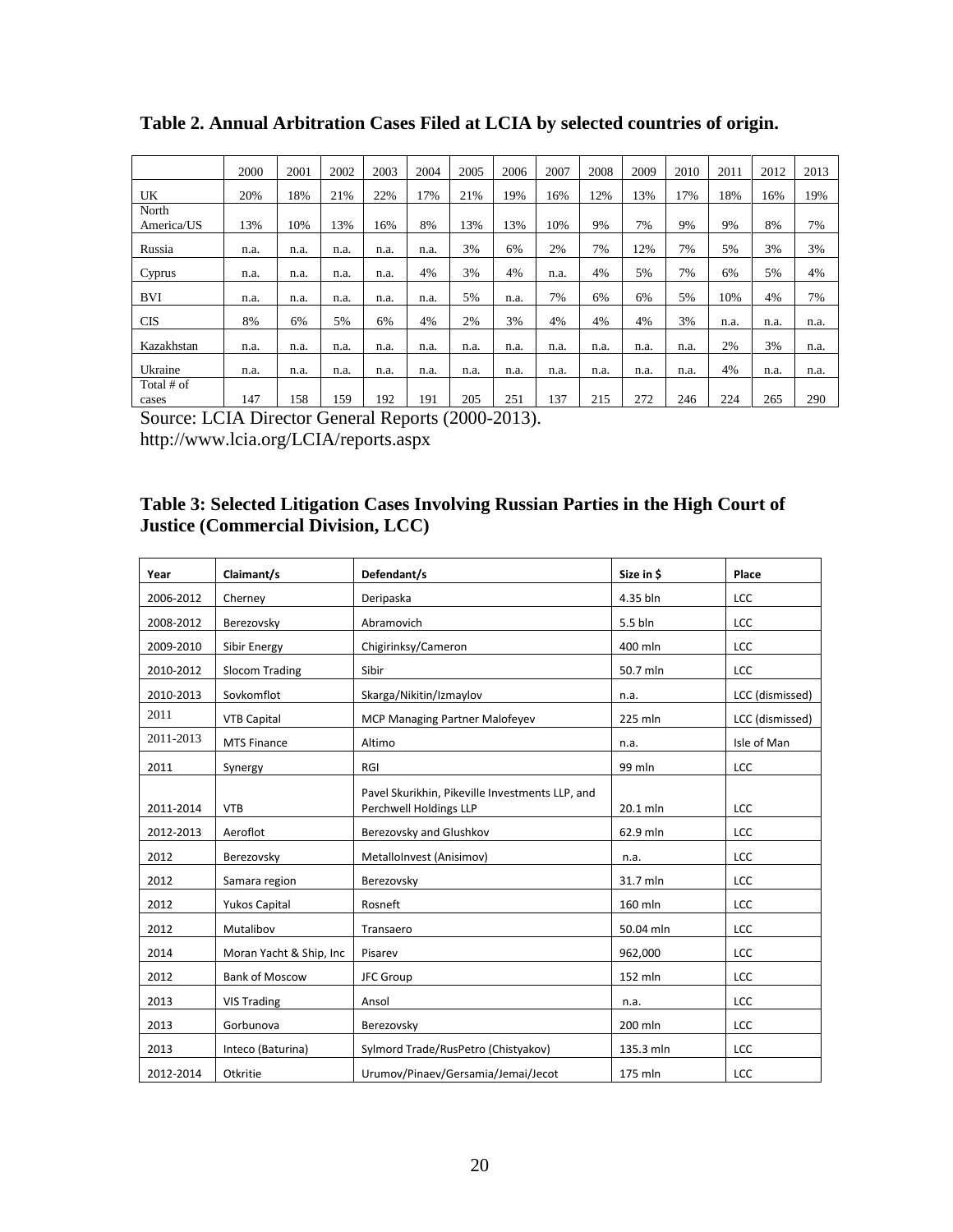# **Bibliography**

Abalkin A. and J. Whalley, eds. 1999. "The Problem of Capital Flight from Russia," *The World Economy* 22 (3): 421-444.

Acemoglu, Daron and James A. Robinson. 2012. *Why Nations Fail: The Origins of Power, Prosperity, and Poverty*. Crown Publishing.

Acemoglu, Daron, Simon Johnson and James A. Robinson. 2005. "Institutions as a fundamental cause of long-run growth." *Handbook of economic growth* 1: 385-472.

Åslund, Anders. 2002. *Building capitalism: the transformation of the former Soviet bloc.*  NY: Cambridge University Press.

Barnes, Andrew Scott. 2006. *Owning Russia: The struggle over factories, farms, and power*. Ithaca, NY: Cornell University Press.

Bates, Robert H. and Da-Hsiang Donald Lien. 1985. "A Note on Taxation, Development and Representative Government," *Politics and Society* 14: 53-70.

Becker, Jo and Steven Lee Myers. 2014. "Putin's Friend Profits in Purge of Schoolbooks," *New York Times,* November 1. [http://www.nytimes.com/2014/11/02/world/europe/putins](http://www.nytimes.com/2014/11/02/world/europe/putins-friend-profits-in-purge-of-schoolbooks.html?_r=0)friend-profits-in-purge-of-schoolbooks.html? $r=0$ 

Belton, Catherine and Neil Buckley. 2014. "Businessmen are 'serfs' in Putin's Russia, warns Sergei Pugachev." *Financial Times.* October 8. [http://www.ft.com/intl/cms/s/0/ab541ee8-4e4c-11e4-bfda-](http://www.ft.com/intl/cms/s/0/ab541ee8-4e4c-11e4-bfda-00144feab7de.html#axzz3jOciy6hU)[00144feab7de.html#axzz3jOciy6hU](http://www.ft.com/intl/cms/s/0/ab541ee8-4e4c-11e4-bfda-00144feab7de.html#axzz3jOciy6hU)

Boisot, Max, and Marshall W. Meyer. 2008. "Which way through the open door? Reflections on the internationalization of Chinese firms." *Management and Organization Review* 4(3): 349-365.

Boix, Carles. 2003. *Democracy and Redistribution*. Cambridge University Press.

Boycko, Maxim, Andrei Shleifer, and Robert Vishny. 1995. *Privatizing Russia*. Boston: MIT Press.

Bunce, Valerie and Sharon Wolchik. 2006. "International Diffusion and Postcommunist Electoral Revolutions." *Communist and Post-Communist Studies* 39 (September): 283– 304.

Caeser, Ed. 2015. "House of Secrets: Who Owns London's Most Expensive Mansion?" *New Yorker* June 1, 2015 Found at: http://www.newyorker.com/magazine/2015/06/01/house-of-secrets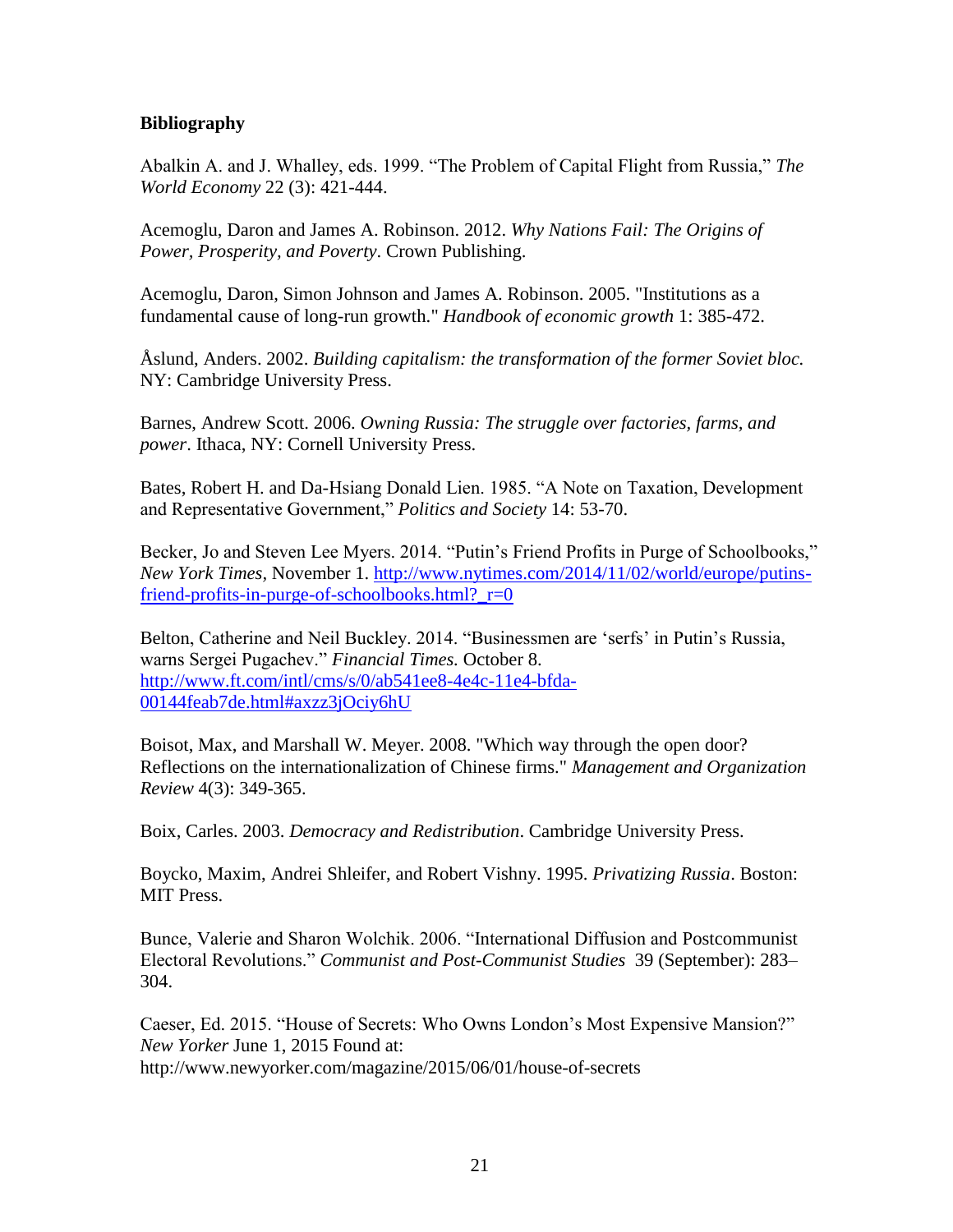Cai, Hongbin and Daniel Treisman. 2005. Does competition for capital discipline governments? Decentralization, globalization, and public policy. *American Economic Review*, 817-830.

Caprio, Lorenzo, Mara Faccio and John J. McConnell. 2011. "Sheltering Corporate Assets from Political Extraction," *Journal of Law, Economics and Organization* (29) 2: 300-332.

Cope, Christopher. 2011. "Russian Telecoms Giants Battle in the Isle of Man Courts," July.

http://www.applebyglobal.com/articles-2011/russian-telecoms-giants-battle-in-the-isle-ofman-courts-by-christopher-cope.pdf.pdf

Croft, Jane. 2014. "Three Quarters of Litigants in UK commercial court are foreign," *The Financial Times. May* 29. [http://www.ft.com/intl/cms/s/0/4c33f0c0-e716-11e3-88be-](http://www.ft.com/intl/cms/s/0/4c33f0c0-e716-11e3-88be-00144feabdc0.html#axzz3NDmTEx3R)[00144feabdc0.html#axzz3NDmTEx3R.](http://www.ft.com/intl/cms/s/0/4c33f0c0-e716-11e3-88be-00144feabdc0.html#axzz3NDmTEx3R) .

Darden, Keith. Forthcoming. *Resisting Occupation: Mass Literacy and the Creation of Durable National Loyalties*.

Dawisha, Karen. 2014. *Putin's Kleptocracy: Who Owns Russia.* NY: Simon and Schuster.

de Willebois, E. V. D. D., Sharman, J. C., Harrison, R., Park, J. W., & Halter, E. 2011. *The puppet masters: How the corrupt use legal structures to hide stolen assets and what to do about it*. World Bank Publications.

Dixon, Adam. 2010. "Variegated Capitalism and the Geography of Finance: Toward a Common Agenda," *Progress in Human Geography,* 35(2): 193-210.

Dmitrieva, Olga and Yadviga Yuferova, 2011. "Why Are Russians Moving to Britain" *The Daily Telegraph. April 27.*  http://www.telegraph.co.uk/sponsored/rbth/society/8476412/Why-are-Russians-movingto-Britain.html.

Duvanova, Dinissa. 2013. *Building Business in Post-Communist Russia, Eastern Europe, and Eurasia: Collective Goods, Selective Incentives, and Predatory States*. Cambridge University Press.

Duvanova, Dinissa. 2007. "Bureaucratic corruption and collective action: Business associations in the Postcommunist transition," *Comparative Politics*, 441-461.

Easterly, William. "Design and Reform of Institutions in LDCs and Transition Economies Insitutions: Top Down or Bottom Up?." *American Economic Review* 98.2 (2008): 95.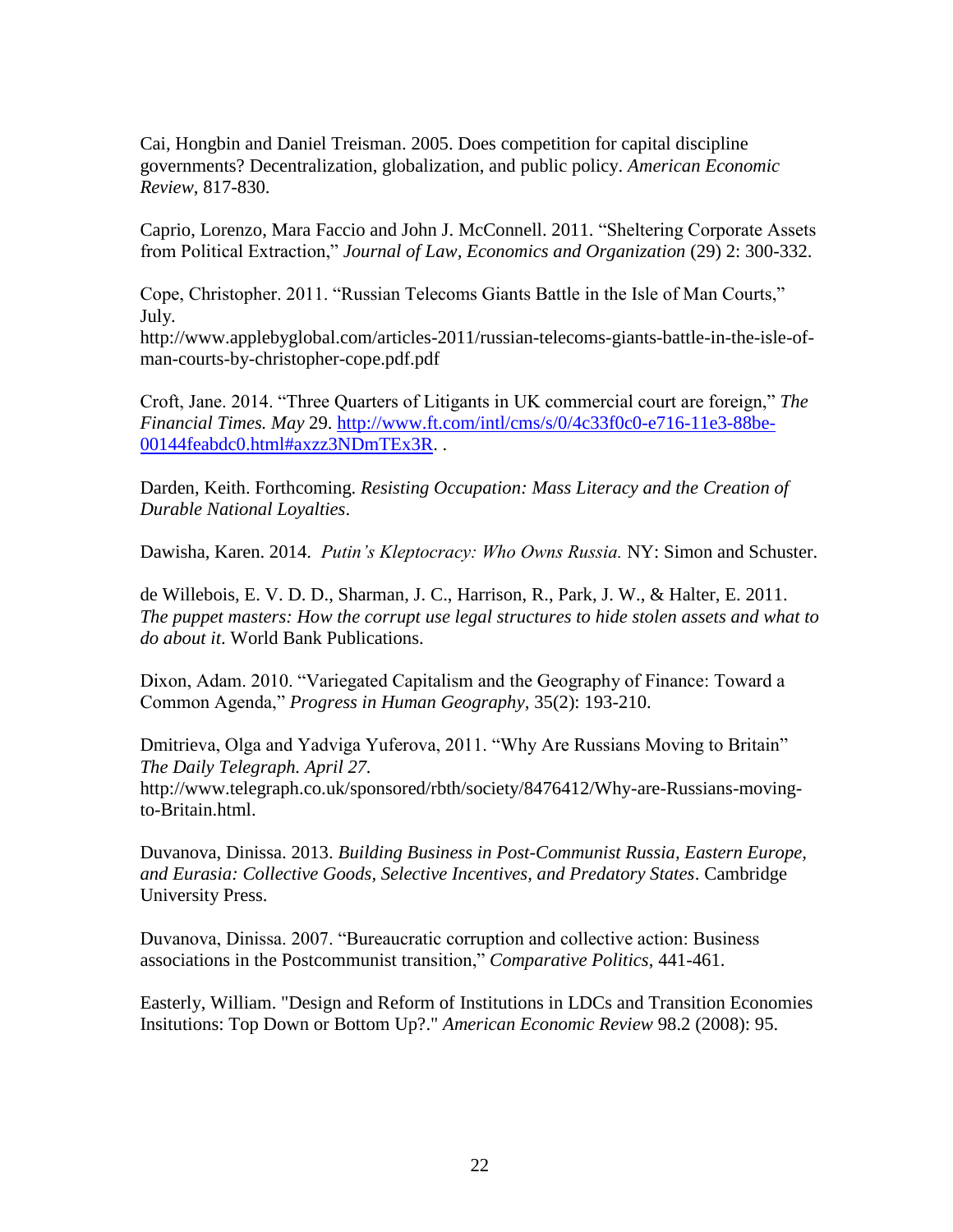European Investment Bank, *Small and Medium Entrepreneurship in Russia.* Luxembuorg. November 2013, 3.

*http*://www.eib.org/attachments/efs/econ\_study\_small\_and\_medium\_entrepreneurship\_in russia\_en.pdf

Farrell, Henry and Abraham L. Newman. 2014. "Domestic Institutions Beyond the Nation-State: Charting the New Interdependence Approach," *World Politics* 66 (2): 331- 363.

Fish, Steven M. 2005. *Democracy Derailed in Russia: The Failure of Open Politics*. Cambridge University Press.

Frye, Timothy. 2002. "Capture or exchange? Business lobbying in Russia." *Europe-Asia Studies*, 54(7), 1017-1036.

Gans-Morse, Jordan. 2012."Threats to property rights in Russia: from private coercion to state aggression." *Post-Soviet Affairs* 28.3: 263-295.

Gaur, Ajai S., and Jane W. Lu. 2007. "Ownership strategies and survival of foreign subsidiaries: Impacts of institutional distance and experience." *Journal of Management* 33.1: 84-110.

*Global Development Finance 2008: The Role of International Banking*. The World Bank 2008. Found at: [http://siteresources.worldbank.org/INTGDF2008/Resources/gdf\\_complete\\_web](http://siteresources.worldbank.org/INTGDF2008/Resources/gdf_complete_web-appended-6-12.pdf)[appended-6-12.pdf](http://siteresources.worldbank.org/INTGDF2008/Resources/gdf_complete_web-appended-6-12.pdf)

Golikova, Victoria, Päivi Karhunen and Riitta Kosonen, "Internationalizaion of Russian firms as Institutional Arbitrage: The case of Finland," 2013, http://wwwsre.wu.ac.at/ersa/ersaconfs/ersa13/ERSA2013\_paper\_01144.pdf

Gradstein, Mark. 2007. "Inequality, democracy and the protection of property rights." *The Economic Journal* 117: 252-269.

Guriev, Sergei, and Andrei Rachinsky. 2004. "Ownership concentration in Russian industry." Background paper for Country Economic Memorandum for Russia, World Bank.

Haberly, Daniel and Dariusz Wójcik. 2014. "Tax havens and the production of offshore FDI: an empirical analysis," *Journal of Economic Geography*, 15(1): 75-101.

Haberly, Daniel and Dariusz Wójcik. 2013. "Regional Blocks and Imperial Legacies: Mapping the Global Offshore FDI Network" *Working Papers in Employment, Work and Finance*, No. 13-07.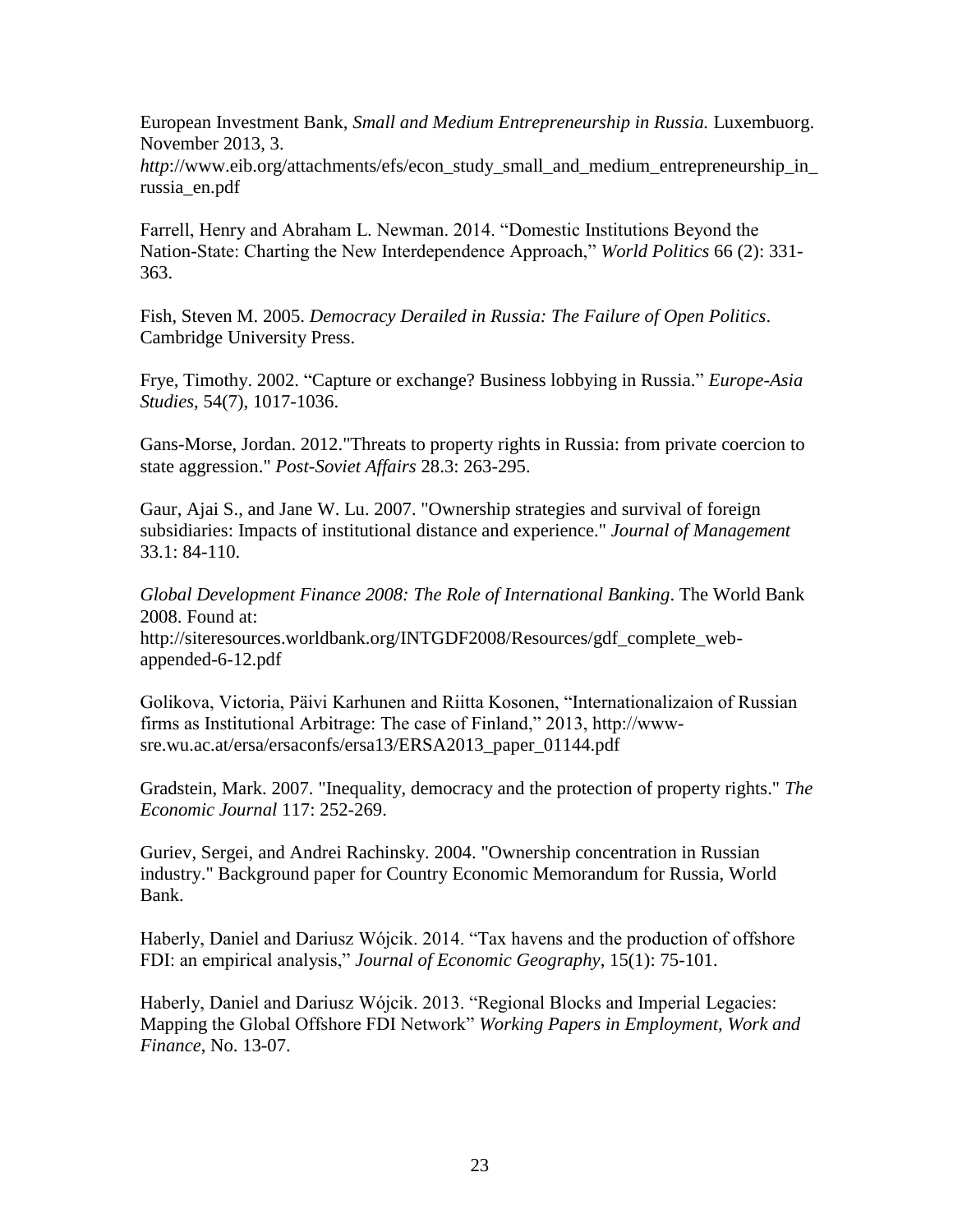Hale, Henry. 2014. *Patronal Politics: Eurasian Regime Dynamics in Comparative Perspective*. Cambridge University Press.

Hall, Zoe Dare. 2015. "Cannes lays out the red carpet for film-goers and property buyers," *Financial Times* May 15, 2015.

Hanson, Philip. 2010. "Russia's Inward and Outward Foreign Direct Investment: Insights into the Economy," *Eurasian Geography and Economics* 51 (5): 632-652.

Hellman, Joel S., Geraint Jones and Daniel Kaufmann. 2000. "Seize the State, Seize the Day," *Policy Research Working Paper 2444*. World Bank Group.

Hendley, Kathryn. 2006. "Assessing the Rule of Law in Russia," *Cardozo Journal of International and Comparative Law. 14(2)*: 347-391.

Hendley, Kathryn, Peter Murrell, and Randi Ryterman. 2001. "Law works in Russia: The role of law in interenterprise transactions." *Assessing the Value of Law in Transition Economies.* Ann Arbor: University of Michigan Press. 56-93.

Henry, James S. 2012. "The Price of Offshore Revisited: New Estimates for 'Missing' Global Private Wealth, Income, Inequality, and Lost Taxes," *Tax Justice Network*. http://www.taxjustice.net/cms/upload/pdf/Price of Offshore Revisited 120722.pdf

Hirschman, Albert O. 1970. *Exit, Voice and Loyalty: Responses to Decline in Firms, Organizations and States*. Harvard University Press.

Hollingsworth, Mark and Stewart Lansley. 2010. *London-grad: From Russia with Cash. The Inside Story of the Oligarchs.* London: Fourth Estate.

Huntington, Samuel P. 1993. *The Third Wave. Democratization in the Late Twentieth Century.* Norman, OK: University of Oklahoma Press.

Ju, Jiandong, and Shang-Jin Wei. 2010. "Domestic Institutions and the Bypass Effect of Financial Globalization." *American Economic Journal: Economic Policy*, 2 (4): 173-204.

Junisbai, Barbara. 2012. "Improbable but potentially pivotal oppositions: privatization, capitalists, and political contestation in the post-Soviet autocracies." *Perspectives on Politics*, 10 (04), 891-916.

Kar, Dev and Sarah Freitas. 2013. *Russia: Illicit Financial Flows and the Role of the Underground Economy,* Global Financial Integrity Report. http://www.gfintegrity.org/wpcontent/uploads/2013/02/Russia\_Illicit\_Financial\_Flows\_and\_the\_Role\_of\_the\_Undergro und\_Economy-HighRes.pdf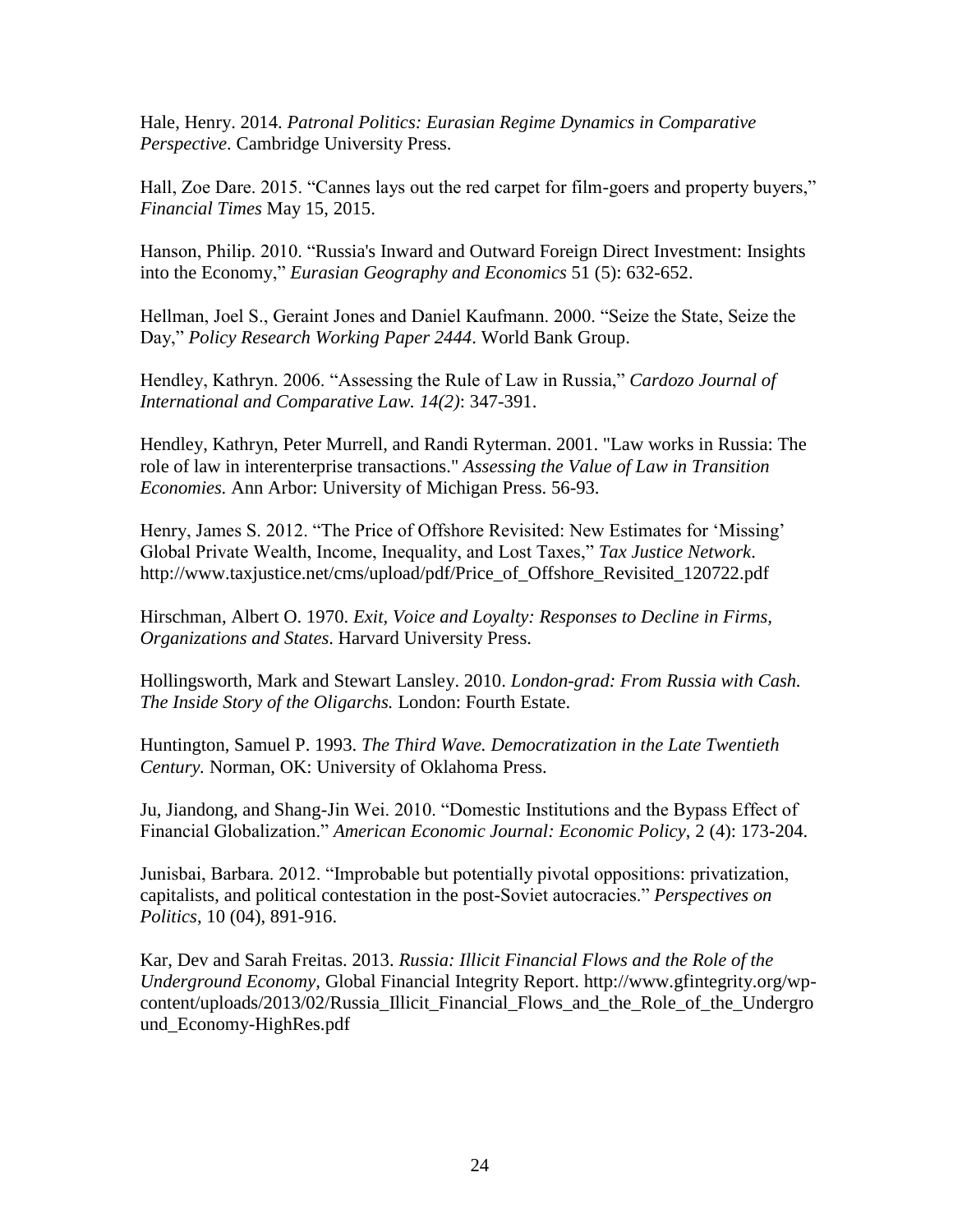Karhunen, Päivi, and Svetlana Ledyaeva. 2012. "Corruption distance, anti-corruption laws and international ownership strategies in Russia." *Journal of International Management* 18(2): 196-208.

Kheyfets, Boris. A. 2010. "Antiofshornoe nastuplenie mirovogo soobshchestva i rossiyskaia politika," *Finansy i biudzhet*: *Problemy i reshenia*. No. 2: 12-17 http://www.imepi-eurasia.ru/baner/finance.pdf

Le, Quan Vu and Paul J. Zak. 2001. "Political Risk and Capital Flight," Claremont Colleges Working Papers in Ecoanomics, No. 2001-10.

Leaver, Adam and Sukhdev Johal. 2007. "Is the Stock Market a Disciplinary Institution? French Giant Firms and the Regime of Accumulation." *New Political Economy* 12(3): 349-368.

Ledeneva, Alena V. 2013. *Can Russia modernise?: sistema, power networks and informal governance*. Cambridge University Press.

Ledyaeva, Svetlana, Päivi Karhunen, and John Whalley. 2013. "If Foreign Investment is not Foreign: Round-Trip Versus Genuine Foreign Investment in Russia." No. 2013-05. <https://tippie.uiowa.edu/economics/tow/papers/ledyaeva-spring2013.pdf>

Ledyaeva, Svetlana, Päivi Karhunen, Riitta Kosonen, Helsinki-Espoo and John Whalley. 2013. "Foreign Investment from Offshore Jurisdictions into Russia." *Russian Analytical Digest*, Issue 140, Center for Security Studies, ETH Zürich. 2013 <http://www.css.ethz.ch/publications/pdfs/RAD-140-2-6.pdf>

Logvinenko, Igor. 2013. "Having It All: Immobile Assets, Financial Openness, and Authoritarian Endurance in Russia." Unpublished manuscript.

Loungani, Prakash, and Paolo Mauro. 2001. "Capital flight from Russia." *The World Economy* 24 (5): 689-706.

MacShane, Denis. 2014. "London-grad: British Capital under Russian Influence," [http://www.theglobalist.com/london-grad-under-how-much-russian-influence-is-the](http://www.theglobalist.com/london-grad-under-how-much-russian-influence-is-the-british-capital/)[british-capital/1](http://www.theglobalist.com/london-grad-under-how-much-russian-influence-is-the-british-capital/)2

Mantzavinos, C. 2001. *Individuals, Markets and Institutions*. Cambridge: Cambridge University Press.

Markus, Stanislav. 2015. *Property, Predation, and Protection. Piranha Capitalism in Russia and Ukraine.* Cambridge University Press.

2012. "Secure property as a bottom-up process: Firms, stakeholders, and predators in weak states." *World Politics* 64 (2): 242-277.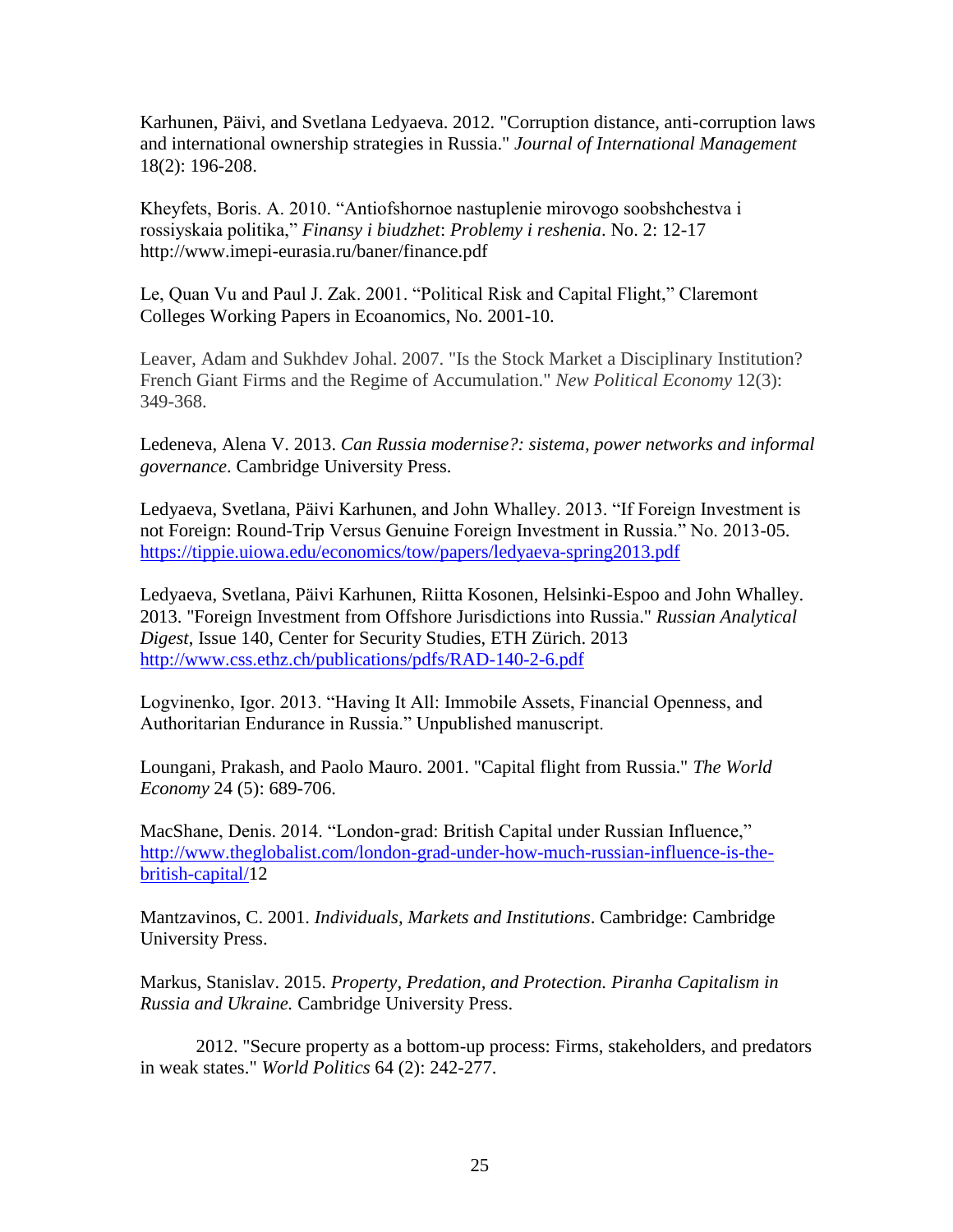2007. "Capitalists of All Russia, Unite! Business Mobilization under Debilitated Dirigisme." *Polity* 39 (3): 277-304.

Mazumdar, Siddharth. 2014. "BRICS: From FDI destination to departure point." *The Economic Times*. February 10. [http://articles.economictimes.indiatimes.com/2014-02-](http://articles.economictimes.indiatimes.com/2014-02-10/news/47201740_1_bric-countries-bric-nations-world-investment-report) [10/news/47201740\\_1\\_bric-countries-bric-nations-world-investment-report](http://articles.economictimes.indiatimes.com/2014-02-10/news/47201740_1_bric-countries-bric-nations-world-investment-report)

Mizobata, Satoshi. 2014. "Emerging Multinationals in Russia," KIER Discussion Paper 899. http://repository.kulib.kyoto-u.ac.jp/dspace/bitstream/2433/189401/1/DP899.pdf.

Morck, R., B. Yeung, and M. Zhao. 2008. "Perspectives on China's outward foreign direct investment." *Journal of International Business Studies* 39(3): 337-50.

Myers, Steven Lee and Jo Becker. 2014. "Even Loyalty No Guarantee Against Putin," *The New York Times*. December 26, 2014. [http://www.nytimes.com/2014/12/27/world/even](http://www.nytimes.com/2014/12/27/world/even-loyalty-no-guarantee-against-putin.html?hp&action=click&pgtype=Homepage&module=first-column-region®ion=top-news&WT.nav=top-news&_r=0#story-continues-1)[loyalty-no-guarantee-against](http://www.nytimes.com/2014/12/27/world/even-loyalty-no-guarantee-against-putin.html?hp&action=click&pgtype=Homepage&module=first-column-region®ion=top-news&WT.nav=top-news&_r=0#story-continues-1)[putin.html?hp&action=click&pgtype=Homepage&module=first-column](http://www.nytimes.com/2014/12/27/world/even-loyalty-no-guarantee-against-putin.html?hp&action=click&pgtype=Homepage&module=first-column-region®ion=top-news&WT.nav=top-news&_r=0#story-continues-1)[region&region=top-news&WT.nav=top-news&\\_r=0#story-continues-1.](http://www.nytimes.com/2014/12/27/world/even-loyalty-no-guarantee-against-putin.html?hp&action=click&pgtype=Homepage&module=first-column-region®ion=top-news&WT.nav=top-news&_r=0#story-continues-1)

Nemtsov, Boris, and Leonid Martynyuk. 2013. *Nezavisimyy Ekspertnyy doklad. Zimnyaya olimpiada v subtropikakh.* November.

North, Douglas C. and Barry R. Weingast. 1989. Constitutions and Commitment: The Evolution of Institutions Governing Public Choice in Seventeenth-Century England." *The Journal of Economic History.* 49(4): 803-832.

Nougayrède, Delphine**,** 2013. "Outsourcing Law in Post-Soviet Russia," *Journal of Eurasian Law,* 2013. 3:6, 1-74. [http://papers.ssrn.com/sol3/papers.cfm?abstract\\_id=2433771](http://papers.ssrn.com/sol3/papers.cfm?abstract_id=2433771)

Olson, Mancur. 2000. *Power and Prosperity: Outgrowing Communist and Capitalist Dictatorships*. NY: Basic Books.

Palan, Ronen, Richard Murphy, Christian Chavagneux. 2010. *Tax Havens: How Globalization Really Works*. Ithaca, NY: Cornell University Press.

Pelto, Elina, Peeter Vahtra and Kari Liuhto. 2004. "Cyprus Investment Flows to Central and Eastern Europe – Russia's Direct and Indirect Investments Via Cyprus to CEE," *Journal of Business Economics and Management*, V (1), pp. 3-13.

Piper, Elizabeth. 2014. "Crunch time: As sanctions bite, Putin ally gets into apples," *Reuters.* December 28. http://www.reuters.com/investigates/special-report/comradecapitalism-apples/.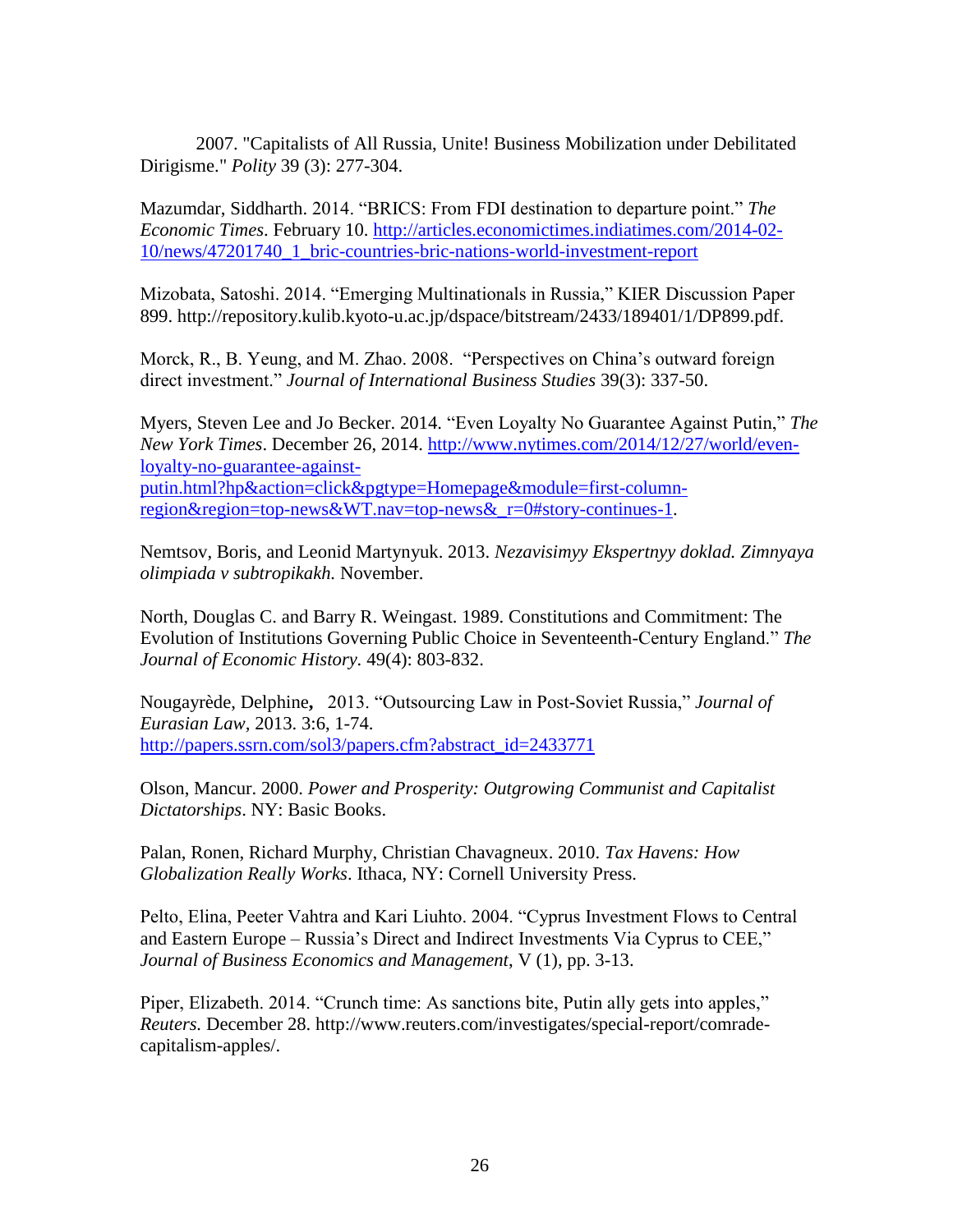Pipes, Richard. 2005. *Russian Conservatism and its Critics: A Study in Political Culture*. Yale University Press.

Pyle, William. 2009. "Organized Business, Political Competition, and Property Rights: Evidence from the Russia Federation," *Journal of Law, Economics and Organization*.

Rochlitz, Michael. 2014a. "Corporate raiding and the role of the state in Russia." *Post-Soviet Affairs* 30 (2-3): 89-114.

2014b."At the Crossroads: Putin's Third Presidential Term and Russia's Institutions." *Political Studies Review*. [http://onlinelibrary.wiley.com/doi/10.1111/1478-](http://onlinelibrary.wiley.com/doi/10.1111/1478-9302.12057/abstract) [9302.12057/abstract.](http://onlinelibrary.wiley.com/doi/10.1111/1478-9302.12057/abstract)

Rodrik, Dani, Arvind Subramanian, and Francesco Trebbi. 2004. "Institutions rule: the primacy of institutions over geography and integration in economic development," *Journal of economic growth*, 9(2), 131-165.

Rogers, Carlyle K. 2015 "Vladimir Putin and 'de-offshorization." *Cayman Financial Review,* January 30. [http://www.compasscayman.com/cfr/2015/01/30/Vladimir-Putin-and-](http://www.compasscayman.com/cfr/2015/01/30/Vladimir-Putin-and-%E2%80%98de-offshorization%E2%80%99-/) [%E2%80%98de-offshorization%E2%80%99-/](http://www.compasscayman.com/cfr/2015/01/30/Vladimir-Putin-and-%E2%80%98de-offshorization%E2%80%99-/)

Sestanovich, Stephen. 2015. "Has Russia Gone Rogue: Senate Hearing on Russian Strategy and Military Operation." Accessed on December 10, 2015 at: http://www.cfr.org/russian-federation/has-russia-gone-rogue/p37098

Sharafutdinova, Gulnaz. 2010. *Political consequences of crony capitalism inside Russia*. University of Notre Dame Press.

Sharafutdinova, Gulnaz and Gregory Kisunko. 2014. "Governors and Governing Institutions: A Comparative Study of State-Business Relations in Russia," *Policy Research Working Paper* 7038, World Bank Group, September 2014.

Shleifer, Andrei and Robert W. Vishny, 1998. *The Grabbing Hand: Government Pathologies and Their Cures*. NY: Cambridge University Press.

Sinuraya T., 2007. "Russia: Legality of Russian Offshore Companies and Accounts in Regard to the Problem of Revenue Collection in Russia," *Journal of Financial Crime*, 7 (1): 89-94.

Sokolov, Aleksandr. 2012. "Zatraty na Olimpiadu Sochi--2014 rekordnyye za vsyu Istoriyu Olimpiyskikh igr,"*Initsiativnaya gruppa po provedeniyu referenduma*, August 16. http://igpr.ru/articles/zatraty\_na\_olimpiadu\_v\_sochi.

Sonin, Konstantin. 2003. "Why the rich may favor poor protection of property rights." *Journal of Comparative Economics* 31(4): 715-731.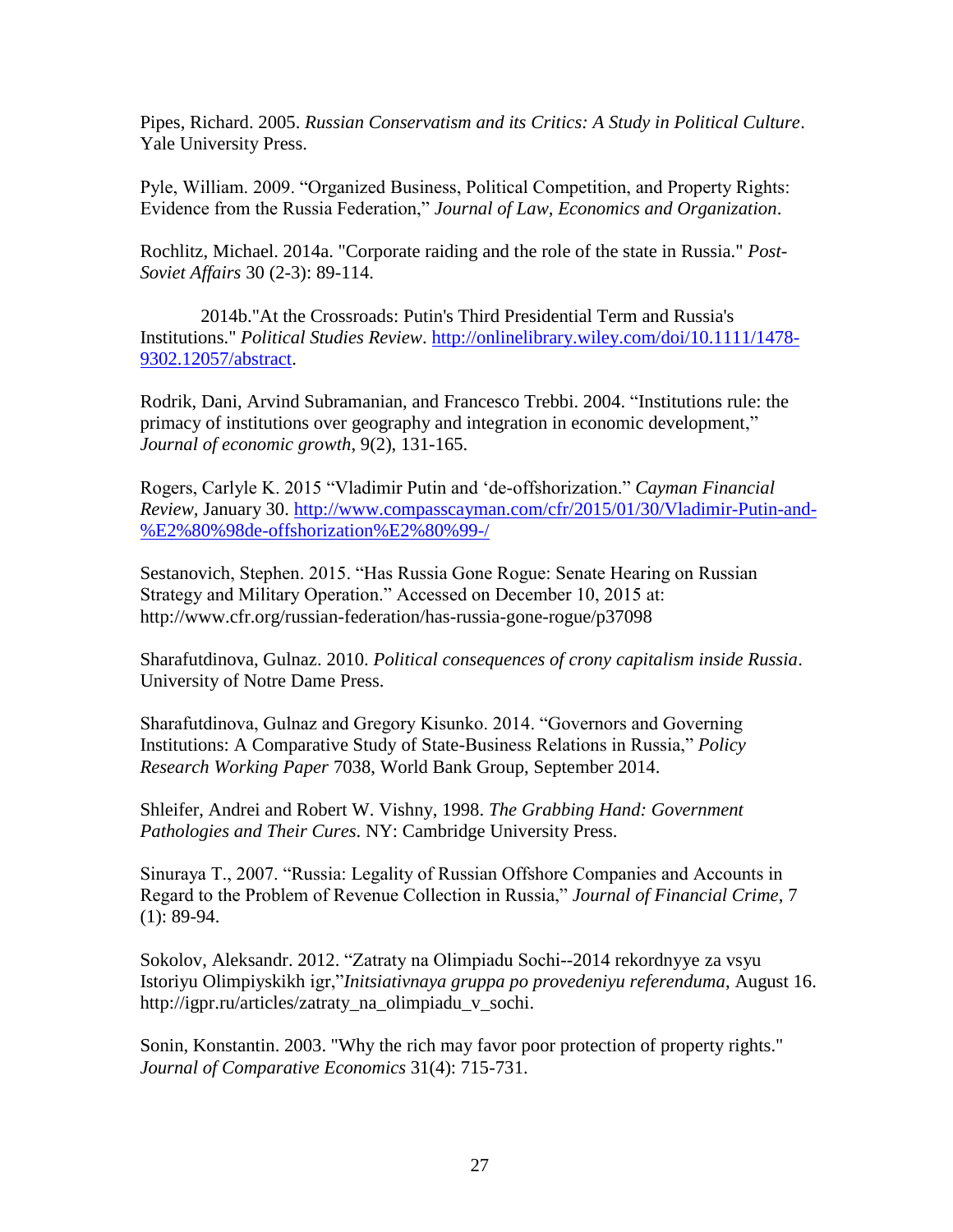Steptoe & Johnson LLC. 2008. "Why are Russian Cases Litigated and/or Arbitrated in England and Wales?" October. [http://www.steptoe.com/publications-6451.html.](http://www.steptoe.com/publications-6451.html)

Stiglitz, Joseph and Hoff, Karla. 2004. "After the Big Bang? Obstacles to the Emergence of the Rule of Law in Post-Communist Russia." *American Economic Review* 94 (3): 753- 763.

Treisman, Daniel. 2010. "Is Russia cursed by oil?" *Journal of International Affairs*, 63(2), 85.

Uegaki, Akira. 2006. "Capital Flight from Russia." *Slavic Eurasian Studies.* 11 http://src-h.slav.hokudai.ac.jp/coe21/publish/no11\_ses/04\_uegaki.pdf

Volkov, Vadim. 2002. *Violent Entrepreneurs: The Use of Force in the Making of Russian Capitalism*. Cornell University Press.

Witt, Michael A. and Arie Y. Lewin. 2007. "Outward foreign direct investment as escape response to home country institutional constraints," *Journal of International Business Studies* 38: 579–594.

World Bank*. 2002. World Development Report 2002: Building Institutions for Markets. New York: Oxford University Press.*

Yakovlev, Andrei, Anton Sobolev, and Anton Kazun. 2014. "Means of production versus means of coercion: can Russian business limit the violence of a predatory state?" *Post-Soviet Affairs* 30 (2-3), 171-194.

 $\overline{a}$ 

<sup>1</sup> Fish 2005, Treisman 2010, Dawisha 2015, Ledeneva 2013, Sharafutdinova 2011, Hale 2014, Darden (forthcoming), Pipes 2005.

<sup>2</sup> Dixon 2010, 8. For an excellent overview of the state of the art in the literature on governance and institutions, see Dellepiane Avellaneda 2006. For a good critique of national-level bias in development studies, see Gingerich 2013.

<sup>3</sup> Farrell and Newman 2014, 334.

<sup>4</sup> Dixon 2010, 10-11; Peck and Theodore 2007.

<sup>5</sup> Huntington 1991, 173; Bunce and Wolchick 2006.

<sup>6</sup> Dellepiane Avellaneda 2006; Mantzavinos 2001.

<sup>7</sup> Åslund 2002; Reddaway and Glinski 2001.

<sup>8</sup> These were the arguments made by Russia's reformers and western analysts and policy advisors alike (see Shleifer and Vishny 1998, 10).

<sup>9</sup> On privatization in Russia, see Boycko et al. 1997; Barnes 2006.

<sup>10</sup> Interview of one of the authors with a lawyer working on such deals, Moscow, 2010. 11 Olson 2000.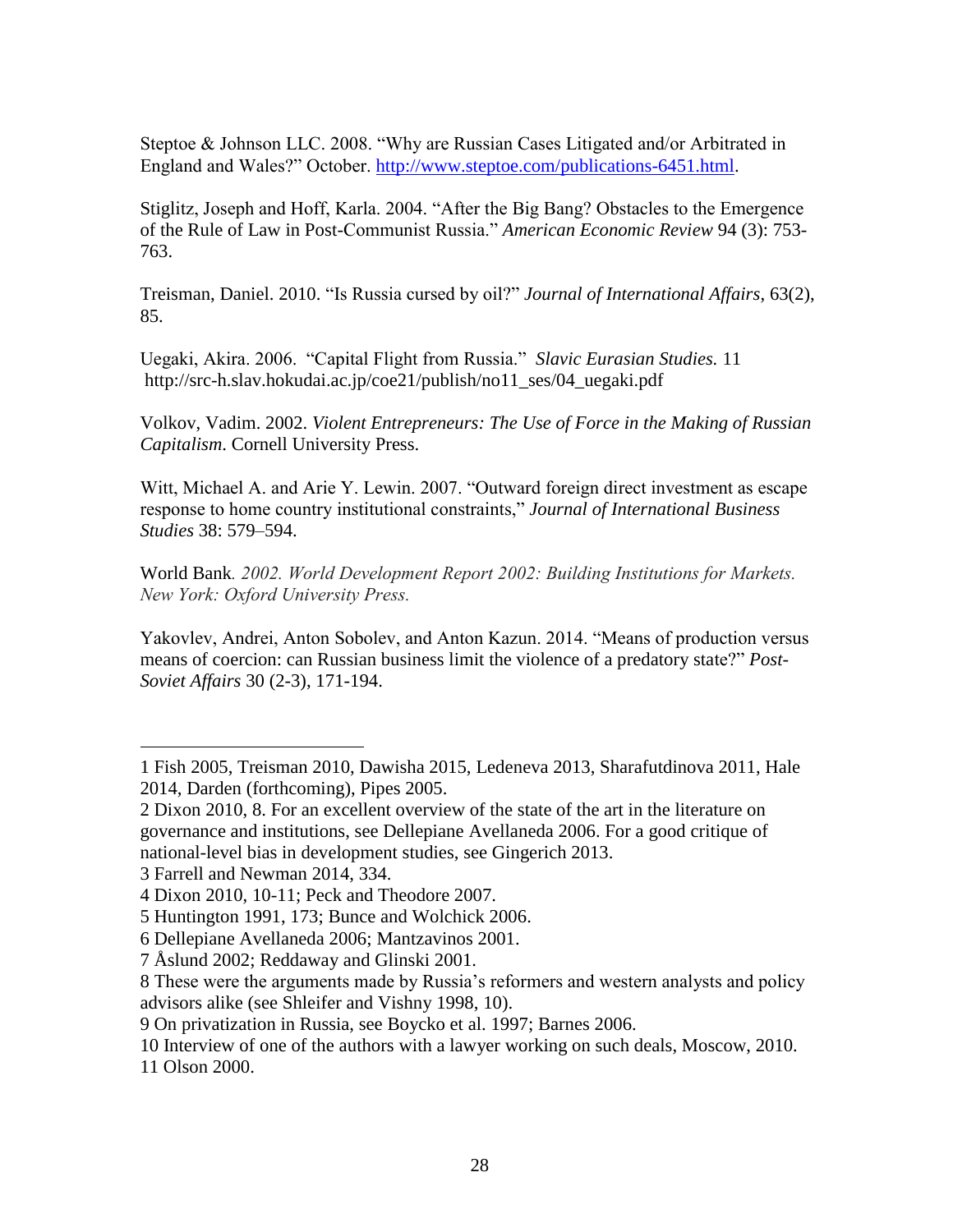$\overline{a}$ 

Admittedly, the imprisonment of Mikhail Khodorkovsky became a notable lesson of

the high costs associated with potential attempts to openly lobby for systemic changes.

Since the late 1990s both the World Bank and the IMF have placed an emphasis on the

importance of strong institutions for development. See, for example, World Bank 2002.

North 1990; Acemoglu, Johnson and Robinson 2005; Rodrick 2004.

North and Weingast 1989; Acemoglu, Johnson and Robinson 2012.

Acemoglu, Johnson and Robinson 2012.

- Bates and Lien 1985.
- Boix 2003, 3.
- Cai and Treisman 2005.
- For an extension of this argument linking capital mobility and authoritarianism, see Logvinenko 2013.
- Hirschman 1970, 16.

Ibid., 33.

- Gaur and Lu 2007; Boisot and Meyer 2008.
- Boisot and Meyer 2008; Golikova, Karhunen and Kosonen 2013.
- Caprio, Faccio, McConnell 2011.
- Le and Zak 2005.
- Ju and Wei 2010.
- Ju and Wei 2010, 195.
- Witt and Lewin 2007; Boisot 2008; Kostova & Zaheer 1999.
- Volkov 2002; Hellman et al., 2000.
- Rochlitz 2014a; Gans-Morse 2012.
- Rochlitz 2014b.
- Hendley 2006; Hendley et al. 2001.
- 39 For an expert opinion on this issue, see<http://echo.msk.ru/blog/fglsn/1375154-echo/>.

The process is detailed by Ekaterina Mishina, "Who Shall Judge," at

<http://imrussia.org/en/analysis/law/2040-who-shall-judge> .

 The literature on business associations in Russia is quite extensive. See for example, Yakovlev et al., 2014; Pyle 2009; Duvanova 2013, 2007; Markus 2007, Frye 2002.

- Pyle 2009; Markus 2007; Frye 2002.
- RSPP was not able to do anything to defend one of its largest members in this case.
- Yakovlev et al., 2014, 174.
- Markus 2015.
- Sonin 2003.
- Guriev and Rachinsky 2004; Dawisha 318.
- European Investment Bank, *Small and Medium Entrepreneurship in Russia.* November 2013, 3.
- Sonin 2003.

Rochlitz 2014b.

Hendley 2006; Hendley et al. 2001.

Gans Morse 2012; Rochlitz 2014a; Dawisha 2015.

Hollingsworth and Lansley 2010; MacShane 2014.

Easterley 2008.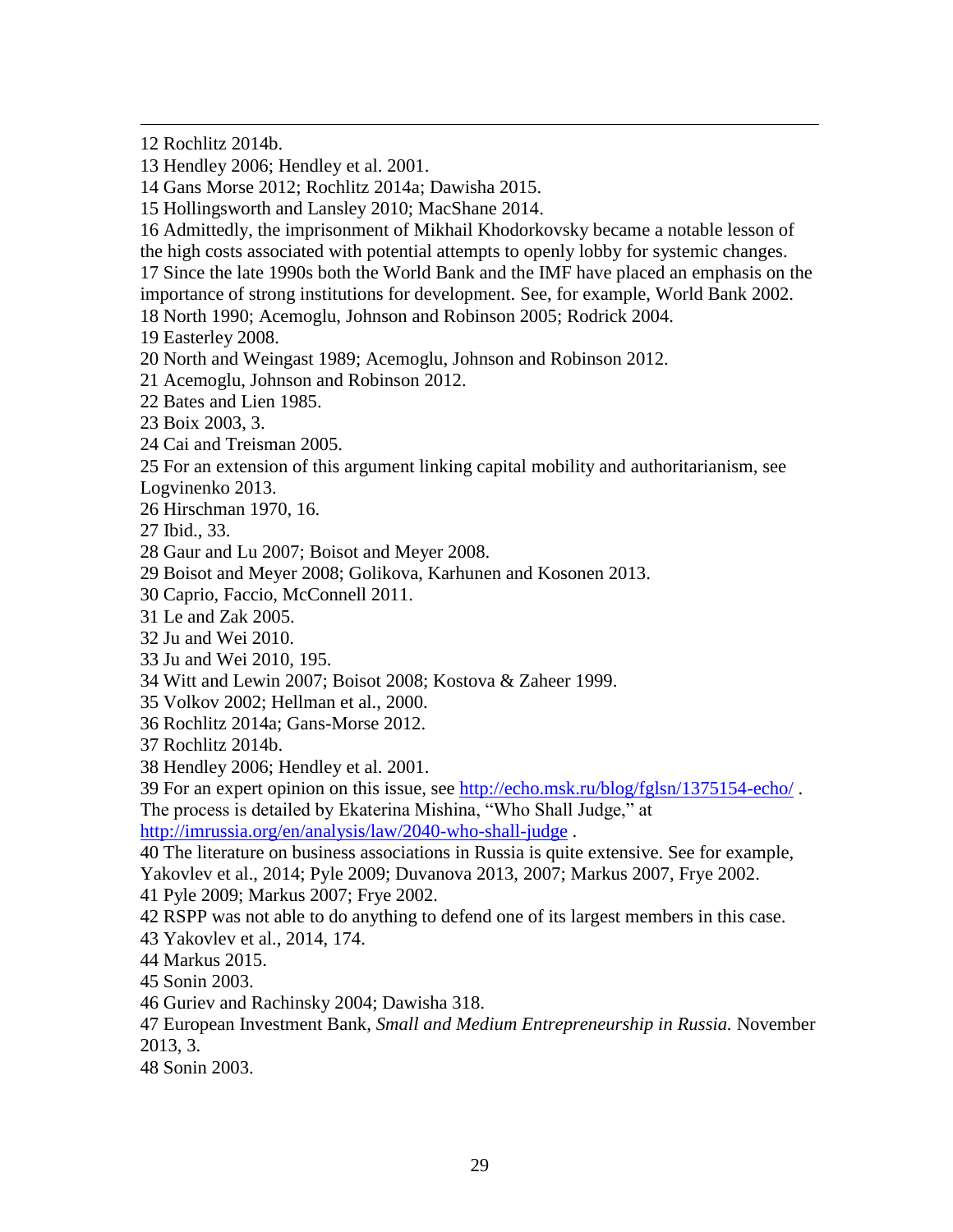49 Gradstein 2007, 266.

 $\overline{a}$ 

53 Dixon 2010, 19; Leaver and Johal 2007. For the most elaborate data on the use and abuse of offshore centers, see de Willebois et al., 2011.

54 Stiglitz and Hoff 1999, 755.

55 The impact on UK law firms as well as firms providing legal and consulting services in the offshore and onshore financial centers has been widely acknowledged. However, to our knowledge, no formal study of the impact from Russia's capital outflow has been yet conducted.

56 Dawisha 2014, 21-25.

57 Karhunen and Ledyaeva 2013.

58 Hanson 2010; Abalkin and Whalley 1999.

59 Mizobata 2014.

60 *Global Development Finance 2008*, p. 52.

61 Kar and Freitas 2013, i.

62 Kar and Freitas 2013, i. Trade misinvoicing refers to widespread practices of underinvoicing imports (to avoid custom duties) and overinvoicing exports (possibly to collect export subsidies) that occur among the firms of the same group but located in different jurisdiction.

63 Pelto et al., 8.

64 Ibid., 8.

65 Morck et al., 2008; Boisot & Meyer 2008; Sinuraya 2007.

66 Kheyfets 2010, 15.

67 Dawisha 331.

68 Mizobata 2014, 24.

69 http://www.bbc.com/russian/business/2014/11/141125\_russia\_offshores\_law.

70 Mizobata 2014, 26.

71 The special role of Cyprus is most likely due to the existence of a double-taxation treaty between Russia and Cyprus as well as the general alignment of Cypriot law with UK law, where many Russian court cases are settled.

72 A number of global non-governmental organizations focus on investigating and publicizing relevant information on issues of corruption, tax evasion, and money laundering through offshore financial centers. Among these are: Global Witness [\(www.globalwitness.org\)](http://www.globalwitness.org/), Tax Justice Network [\(http://www.taxjustice.net/\)](http://www.taxjustice.net/); The International Consortium of Investigative Journalists [\(http://www.icij.org/offshore\)](http://www.icij.org/offshore). 73 Mizobata 2014, 6.

74 Mizobata 2014, 24-25. The effectiveness of the 'offshorization' strategy for economic actors interested in sheltering their assets from unwanted government or private attention has been demonstrated in the case of Domodedovo airport in Russia. Rumors about a hostile takeover of this airport privatized in the 1990s had percolated beginning in 2007. The manager and the sole owner, Dmitry Kamenshchikov, indeed admitted the presence of intense attention and pressure from the elites close to the Kremlin. President Medvedev

<sup>50</sup> Junisbai 2012, 899.

<sup>51</sup> Ibid., 900.

<sup>52</sup> Haberly & Wojcik 2013, 2014.; Henry 2012; Palan 2010.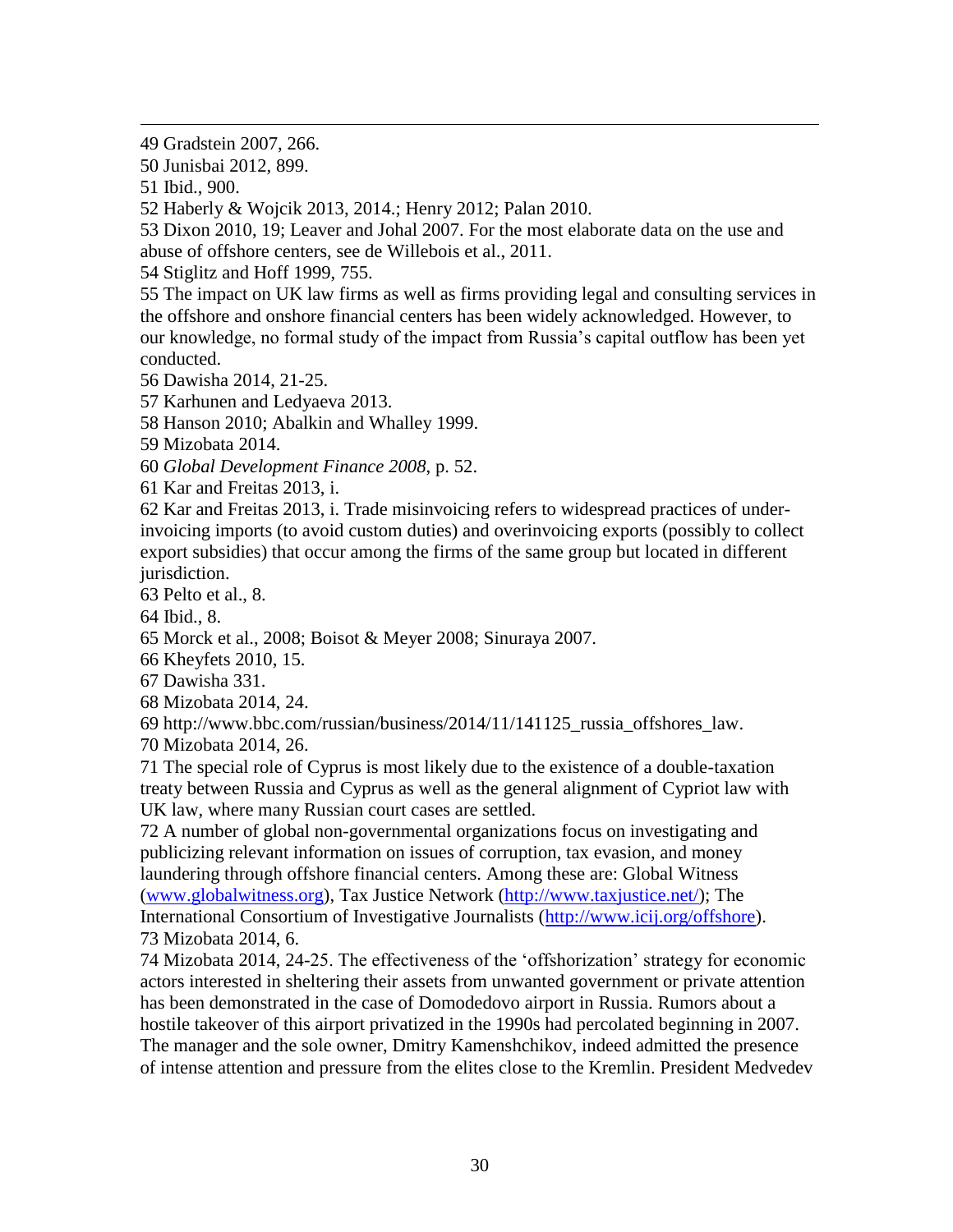complained publicly about the opaque offshore structures that allowed the owners of a strategic facility to hide and suggested that, "commercial structures should be open and not concealed." (Moscow Times, July 20, 2011.

[www.moscowtimes.com/business/article/tmt/440818.html\)](http://www.moscowtimes.com/business/article/tmt/440818.html). Despite presidential attention, the Russian authorities were not able to identify the ultimate beneficiary of the offshore companies associated with Domodedovo. Its registration as a company protected by the 2006 Isle of Man Companies Act allowed the owners to hide themselves. However, the company 'voluntarily' disclosed that information in 2013, after the government made clear its plans to exercise its right to imminent domain to develop the Moscow transport hub. Many of Russia's other strategic ports, airports and oil and gas terminals and pipelines have similarly opaque ownership structures.

75 Mazumdar 2014.

 $\overline{a}$ 

76 Dmitrieva and Yuferova 2011.

http://www.telegraph.co.uk/sponsored/rbth/society/8476412/Why-are-Russians-movingto-Britain.html.

77 The Russian trace is evident in regards to the most expensive mansion in London, Witanhurst (Caeser 2015).

78 On the latest trends in the high end property market in Southern France, dominated in the 2000s by the Russian buyers, see Hall 2015.

79 Admittedly, economists disagree on this point and some would point to the 'sterilization' effect of the capital flight that might have helped to fight the Dutch disease in Russia.

80 Uegaki 2006.

81 Federal Law No. 376-FZ. According to this new law foreign entities controlled by Russian businesses became liable to the Russian profit tax if they are based in jurisdictions without tax treaties with Russia, do not share tax information with Russia, or where the profit tax rate is more than 25 percent below Russia's 20 percent profit tax.

82 http://www.forbes.ru/milliardery/286477-rodina-zovet-kak-milliardery-otreagirovalina-prizyv-k-deofshorizatsii.

83 http://www.bbc.com/russian/business/2014/11/141125 russia offshores law

<sup>84</sup> Rogers 2015. http://www.compasscayman.com/cfr/2015/01/30/Vladimir-Putin-and- %E2%80%98de-offshorization%E2%80%99-/.

85 UNCTAD 2013, 65.

86 Karhunen and Ledyaeva 2012.

87 Kar and Freitas 2013, 6.

88 Ledyaeva, Karhunen, Whalley 2013; Loungani and Mauro 2001.

89 Ledyaeva, Karhunen, Whalley 2013, 10.

90 Ledyaeva, Karhunen, Whalley 2013.

91 Ledyaeva, Karhunen, Whalley 2013, 54.

92 Becker and Myers 2014; Nemtsov and Martynyuk 2013; Sokolov 2012; Piper 2014.

93 Sharafutdinova and Kisunko 2014.

94 Nougayrède 2014, 16.

95 http://законъ.com/12867-britanskie-sudy-boryutsya-za-zakonnost-v-rossii.html.

96 http://www.lcia.org//News/russian-arbitration-day-2015.aspx.